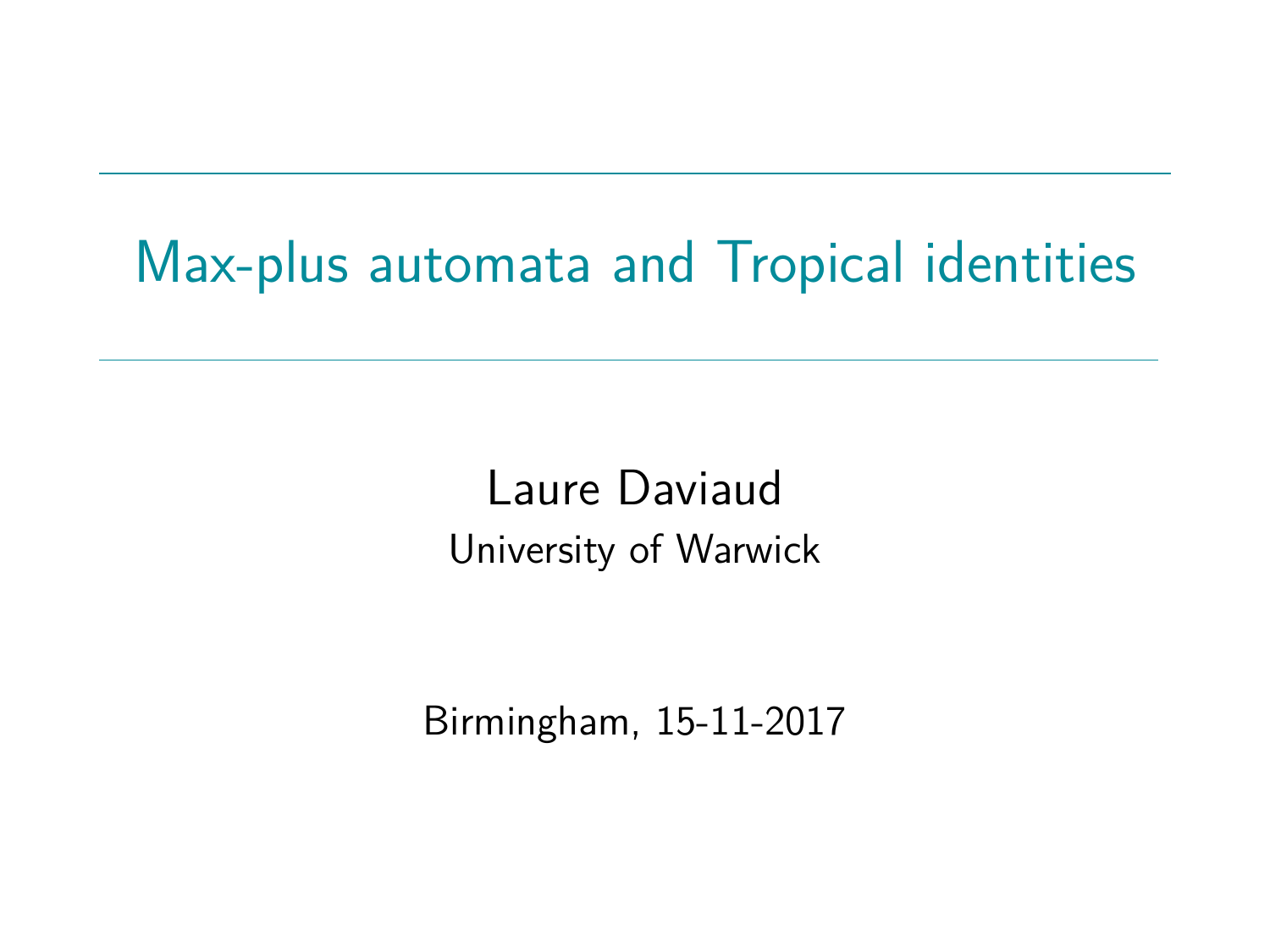## Matrices vs machines...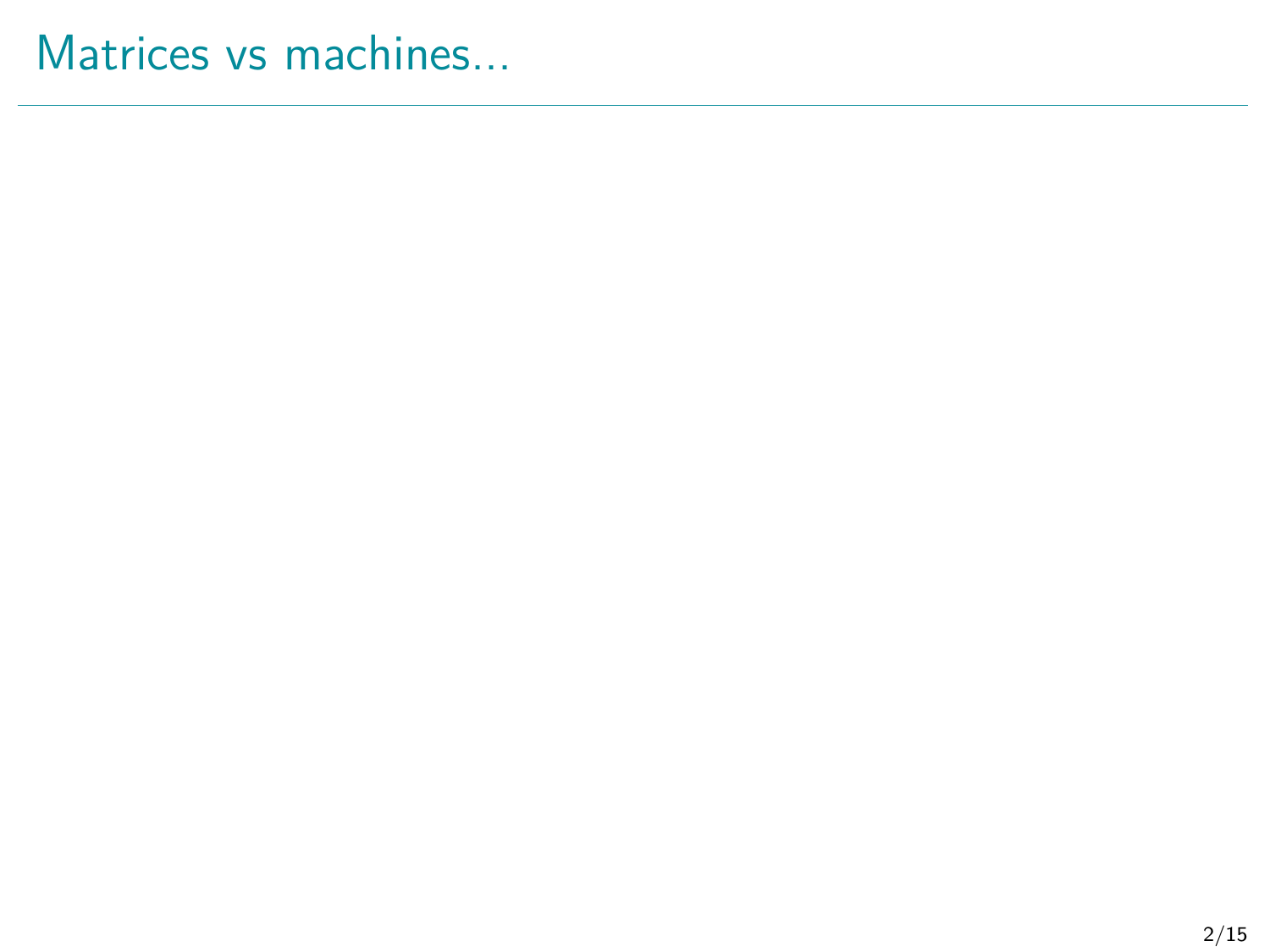$$
\begin{array}{c} \text{Matrices over} \\ \text{(\mathbb{N} \cup \{-\infty\}, \text{max}, +)} \end{array}
$$

$$
\begin{pmatrix} 0 & -\infty & -\infty \\ -\infty & 1 & -\infty \\ -\infty & -\infty & 0 \end{pmatrix}
$$

$$
\begin{pmatrix} 0 & 0 & -\infty \\ -\infty & -\infty & 0 \\ -\infty & -\infty & 0 \end{pmatrix}
$$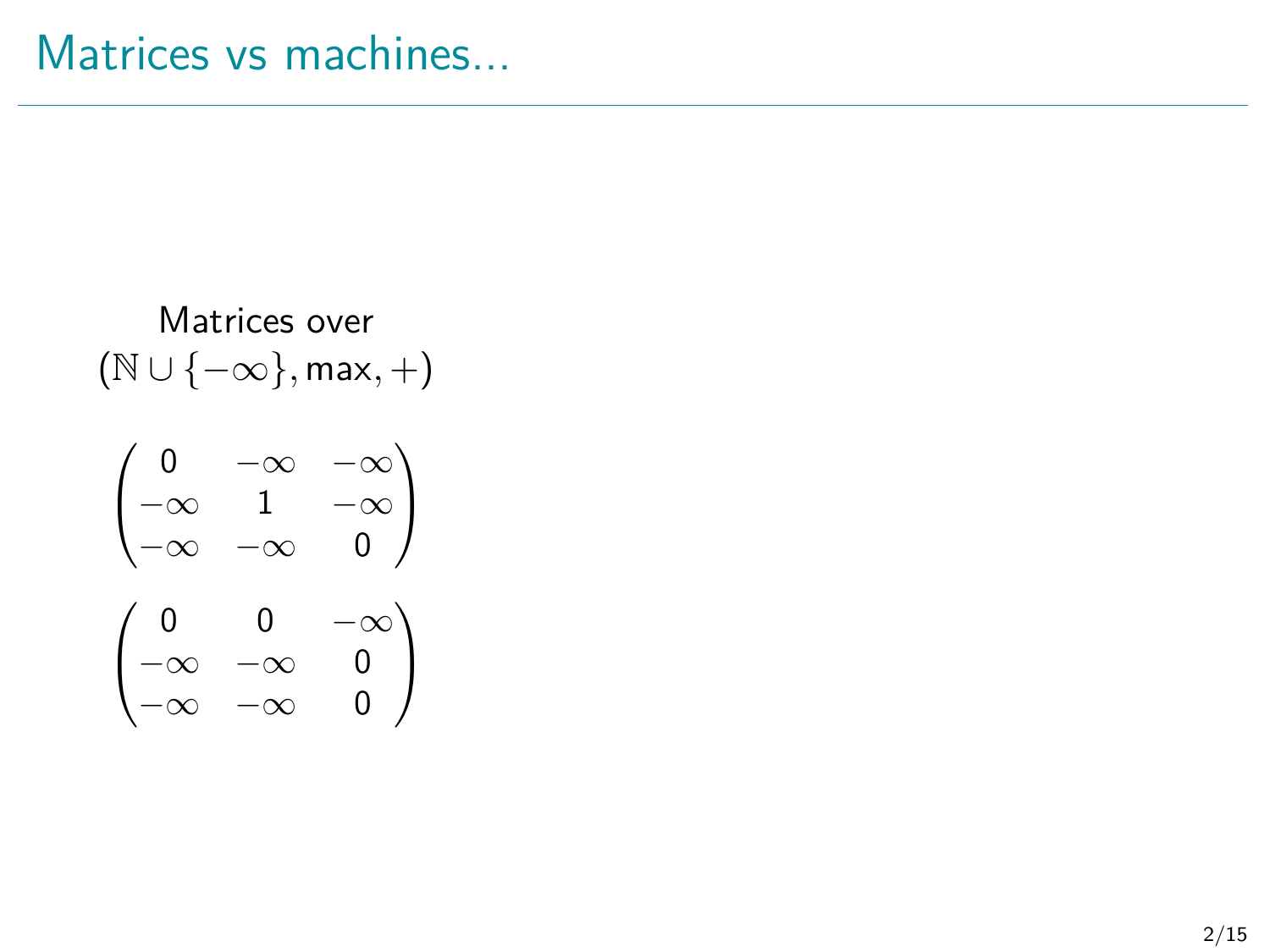Matrices over (N ∪ {−∞}*,* max*,* +)

Max-plus Automata



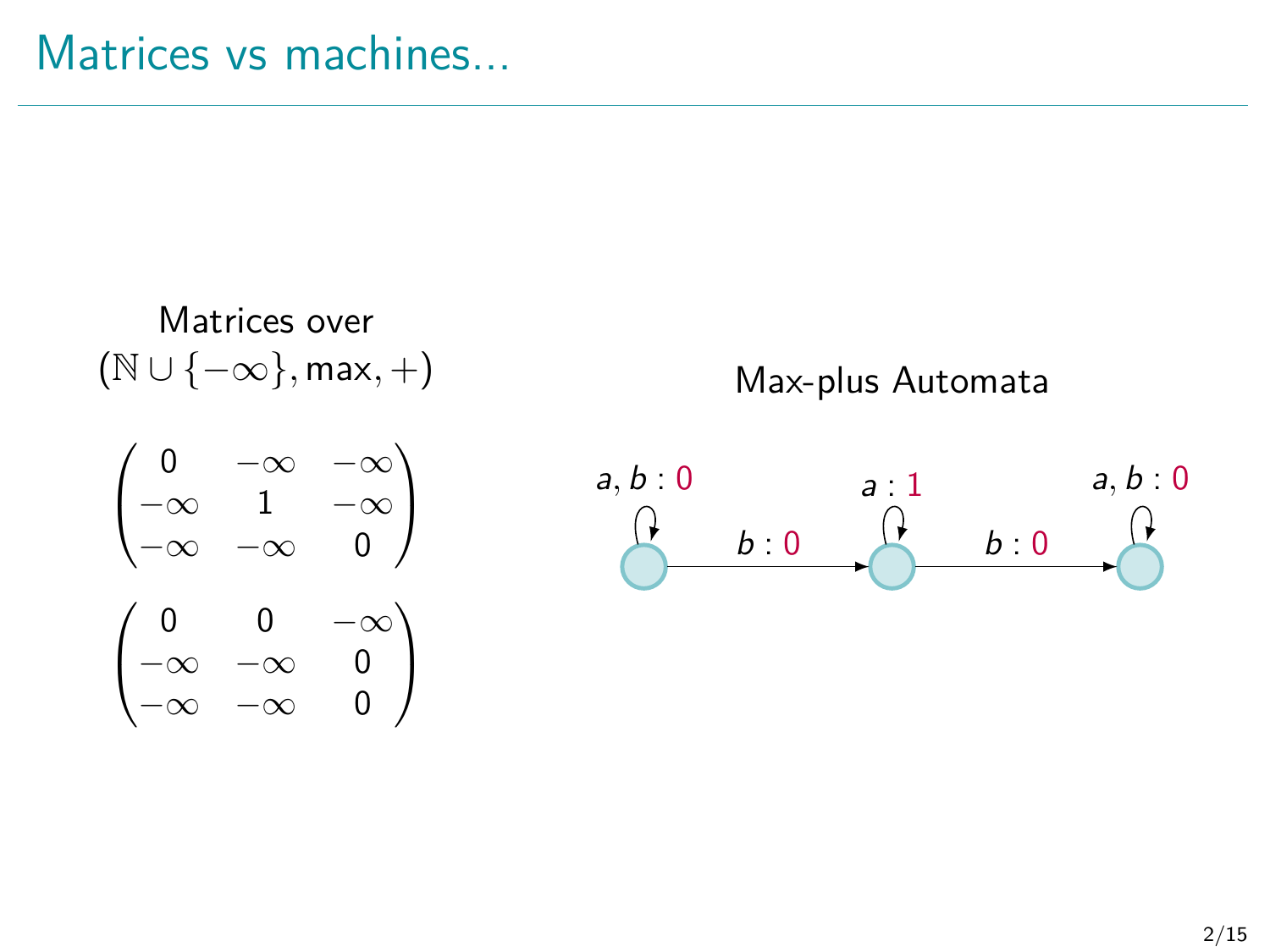Finite alphabet  $A = \{a, b\}$ Set of words  $A^*$ : finite sequences of a and  $b$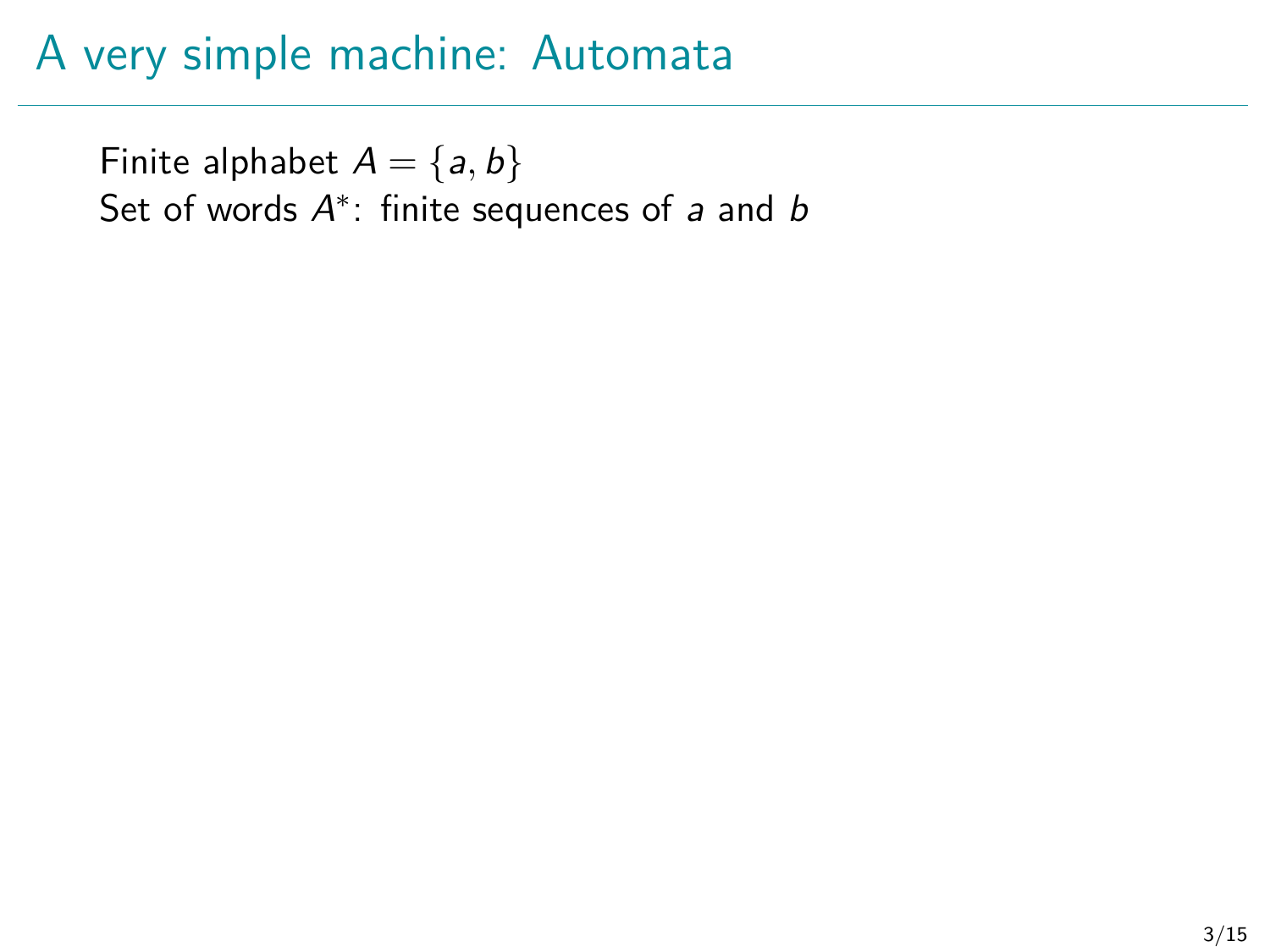Finite alphabet  $A = \{a, b\}$ Set of words  $A^*$ : finite sequences of a and  $b$ 

Check if a word has at least two b's.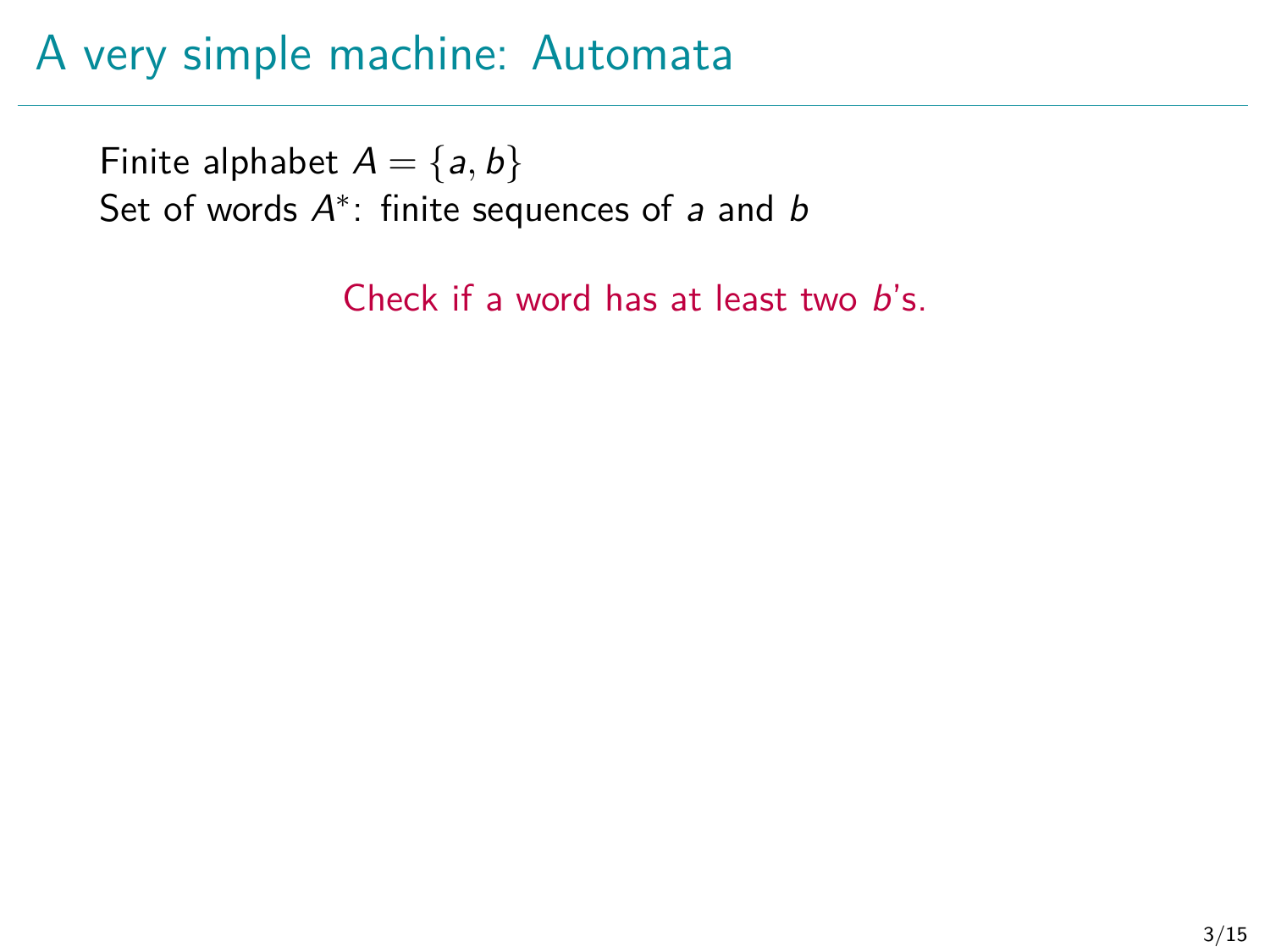Finite alphabet  $A = \{a, b\}$ Set of words  $A^*$ : finite sequences of a and  $b$ 

Check if a word has at least two b's.

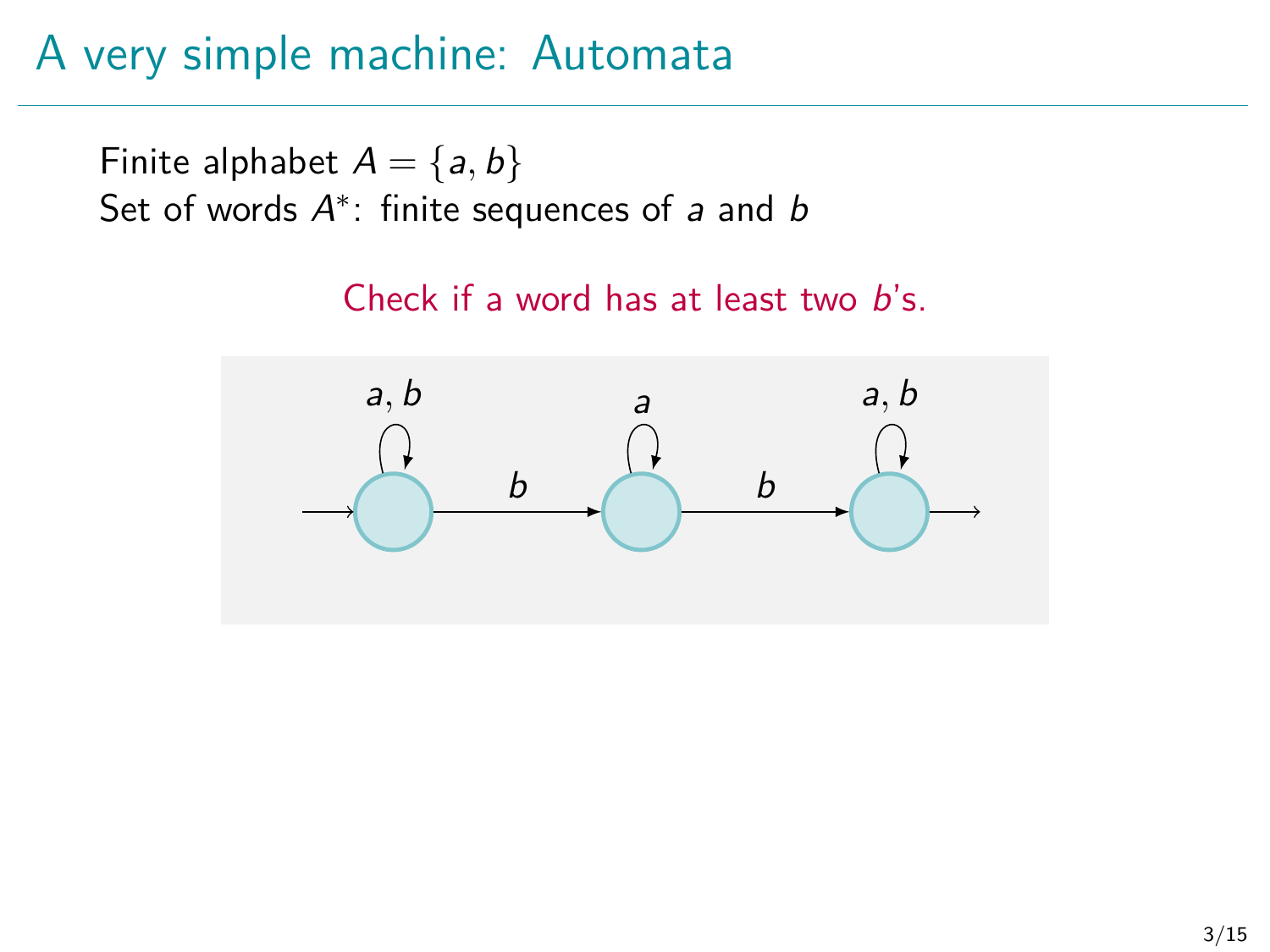Finite alphabet  $A = \{a, b\}$ Set of words  $A^*$ : finite sequences of a and  $b$ 

Check if a word has at least two b's.



A word is *accepted* by the automaton if there is a path labelled by the word from an initial state to a final state.

In this case  $\llbracket \mathcal{A} \rrbracket(w) = 0$ , otherwise  $\llbracket \mathcal{A} \rrbracket(w) = -\infty$ .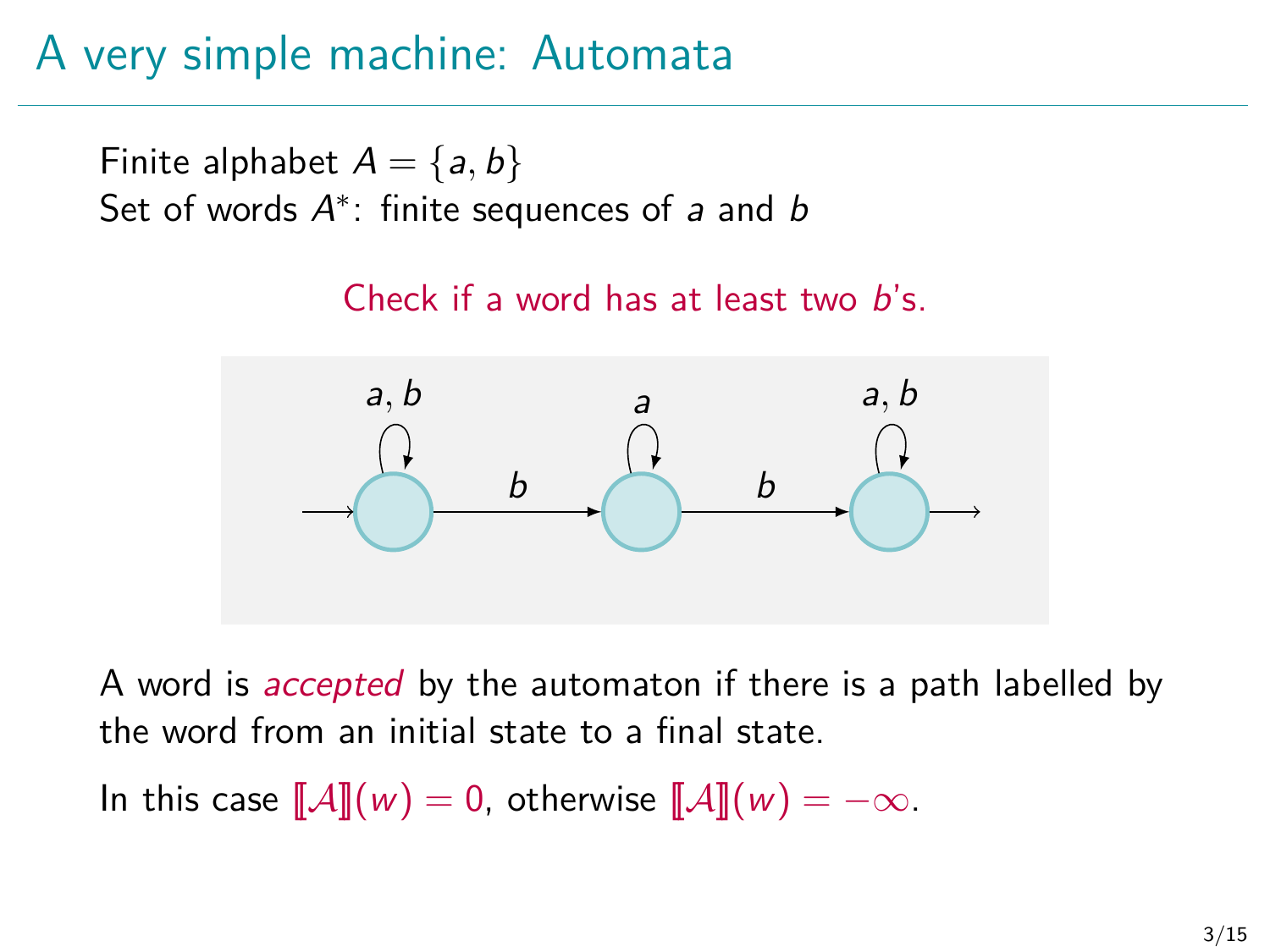Finite alphabet  $A = \{a, b\}$ Set of words  $A^*$ : finite sequences of a and  $b$ 

Check if a word has at least two b's.



A word is *accepted* by the automaton if there is a path labelled by the word from an initial state to a final state.

In this case  $\llbracket \mathcal{A} \rrbracket(w) = 0$ , otherwise  $\llbracket \mathcal{A} \rrbracket(w) = -\infty$ .

 $\rightarrow$  Quantitative extension: Weighted automata [Schützenberger, 61]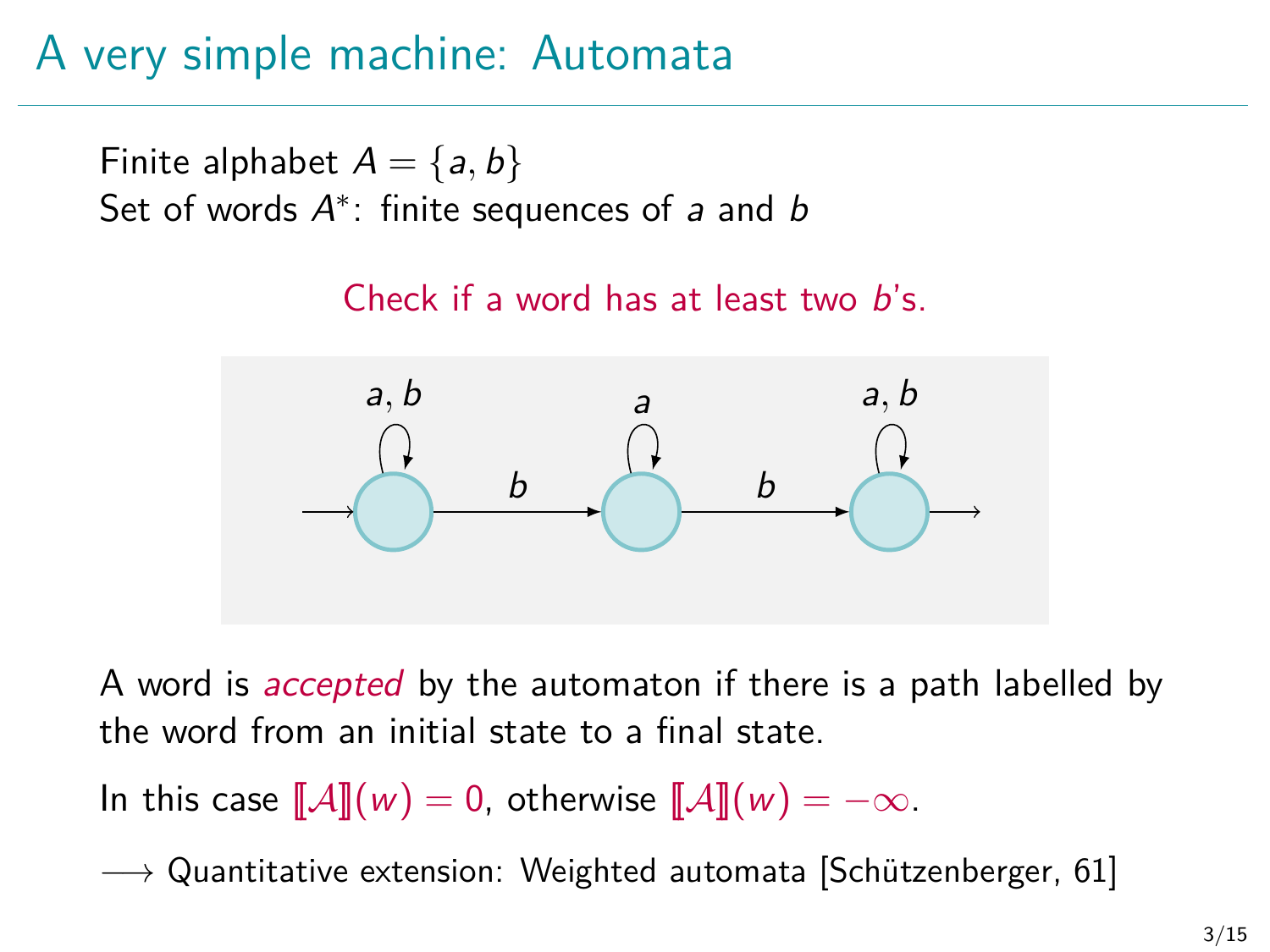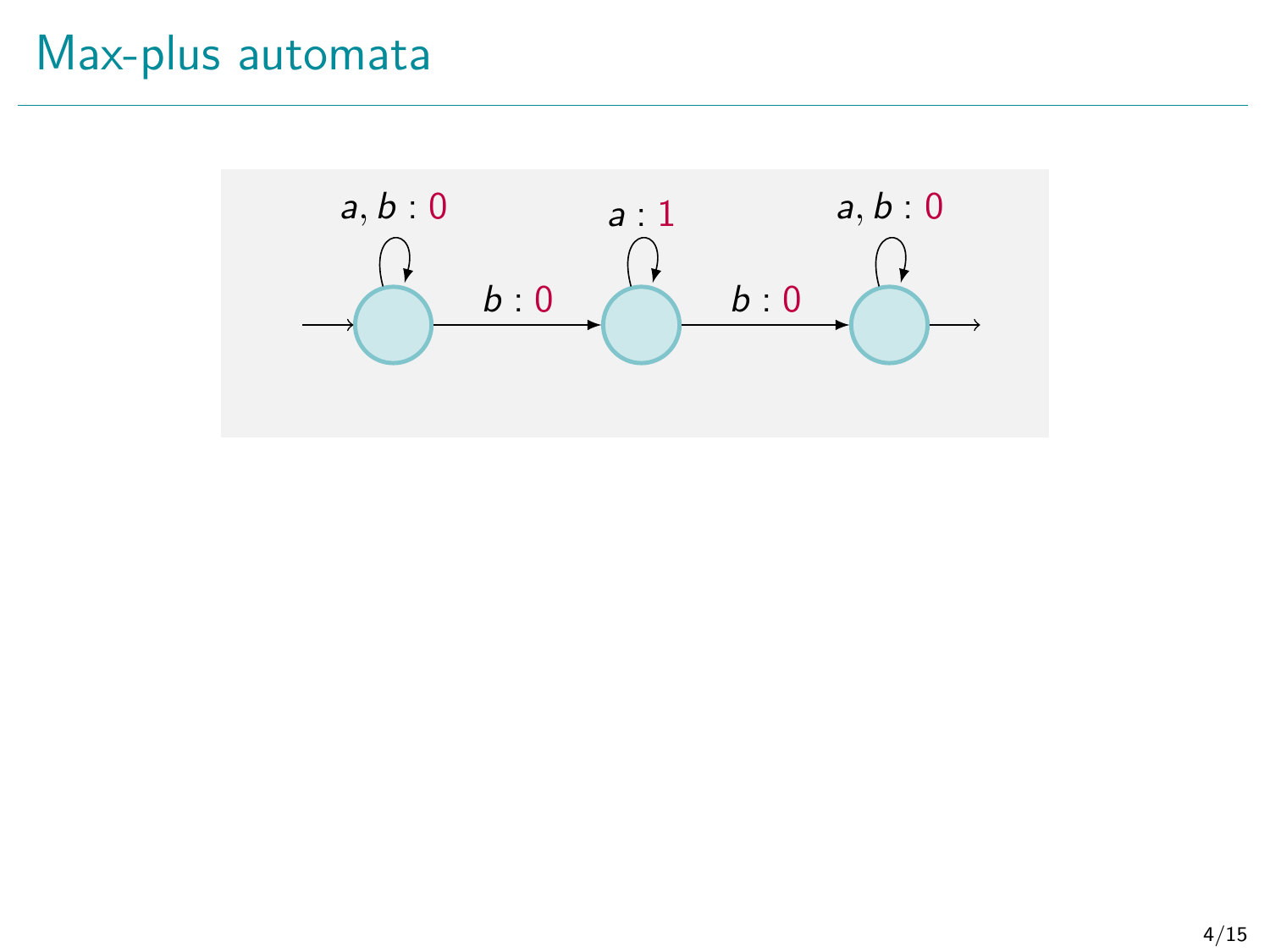

Syntax : Non deterministic finite automaton for which each transition is labelled by a non negative integer (weight).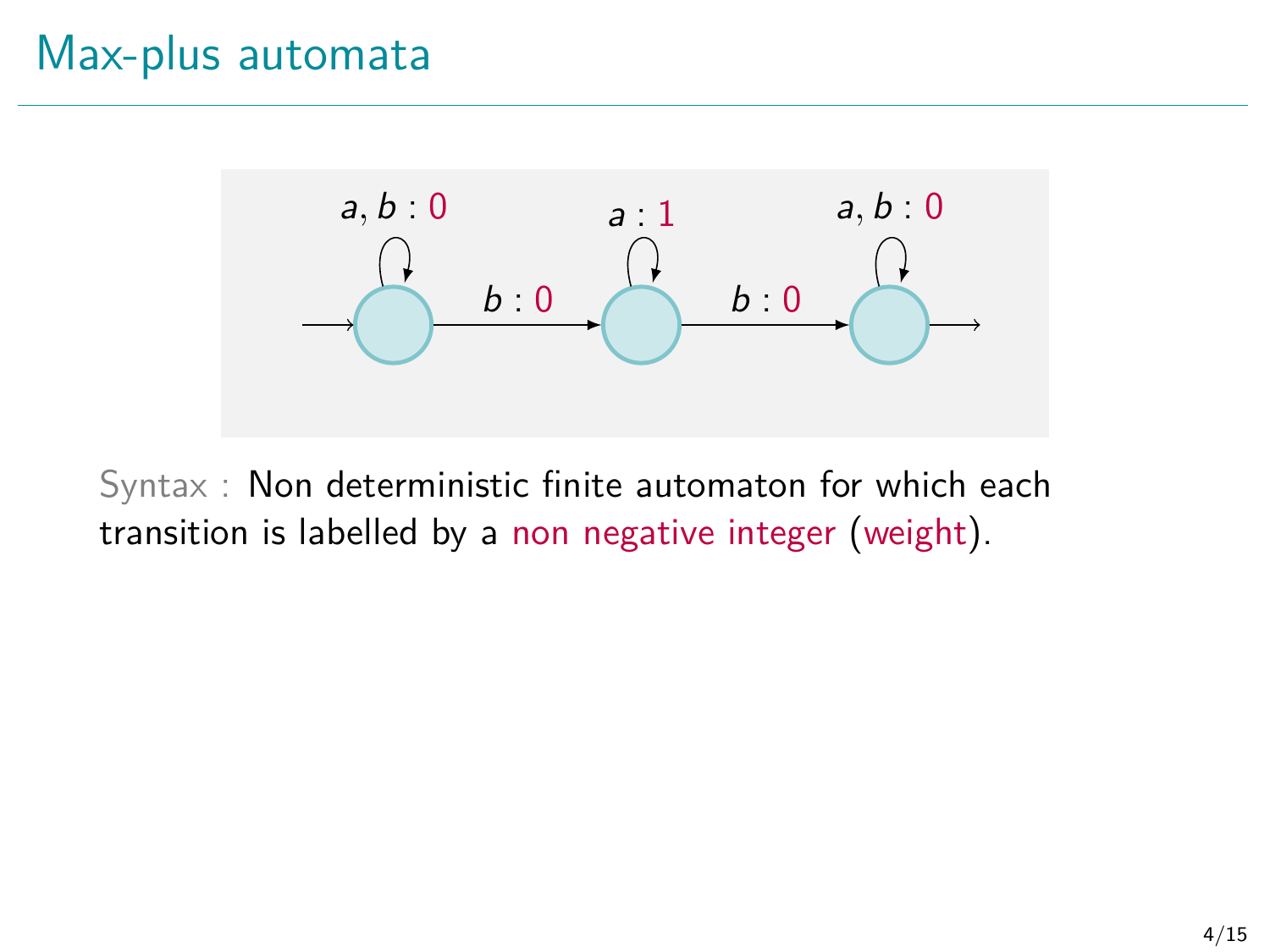

Syntax : Non deterministic finite automaton for which each transition is labelled by a non negative integer (weight).

Semantic : Weight of a run: sum of the weights of the transitions.  $A^+\rightarrow \mathbb{N} \cup \{-\infty\}$  $w \mapsto$  Max of the weights of the accepting runs labelled by w  $(-\infty)$  if no such run)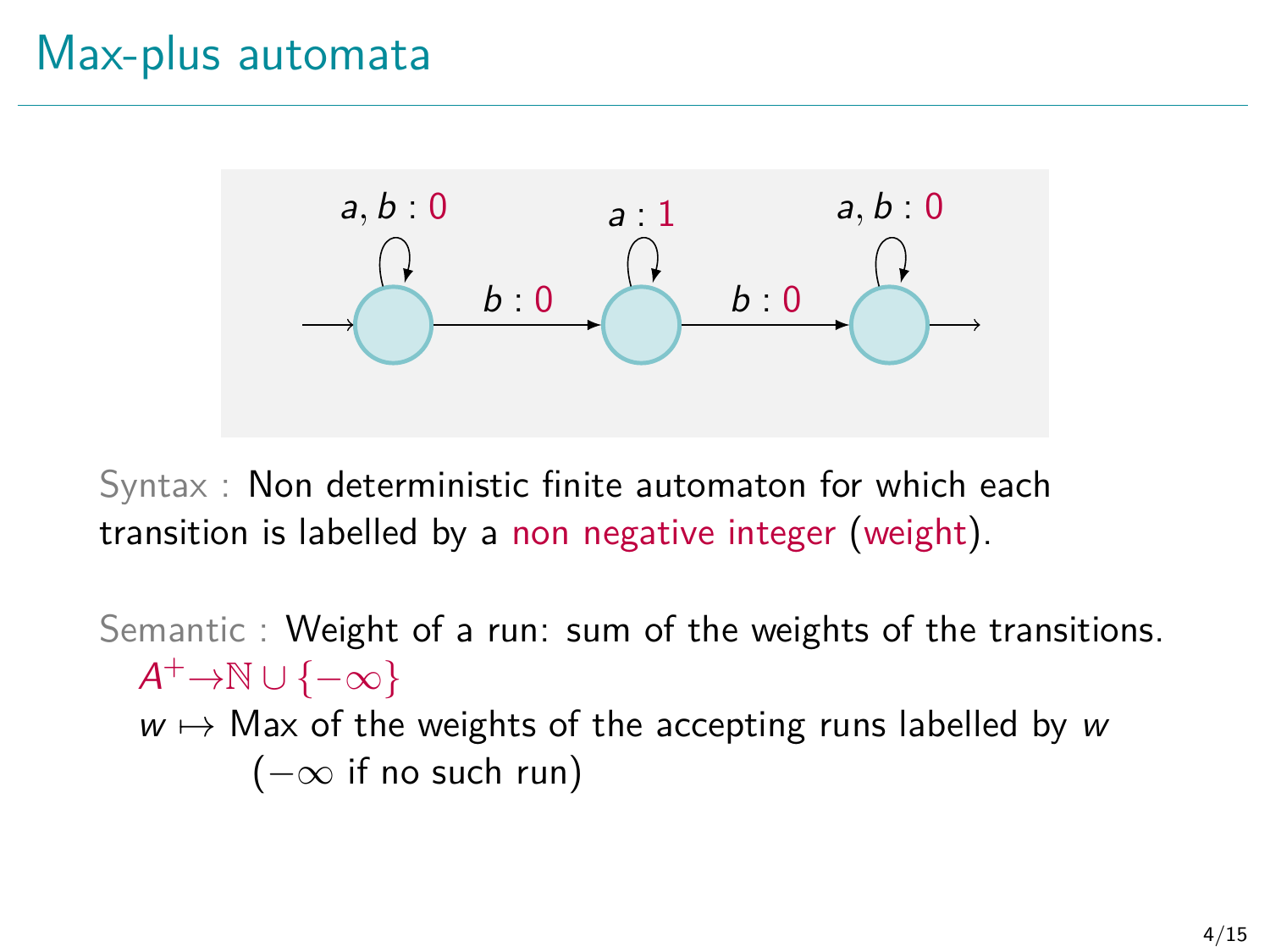

Syntax : Non deterministic finite automaton for which each transition is labelled by a non negative integer (weight).

Semantic : Weight of a run: sum of the weights of the transitions.  $A^+\rightarrow \mathbb{N} \cup \{-\infty\}$  $w \mapsto$  Max of the weights of the accepting runs labelled by w  $(-\infty)$  if no such run)

 $a^{n_0}ba^{n_1}b\cdots ba^{n_{k+1}} \mapsto \max(n_1,\ldots,n_k)$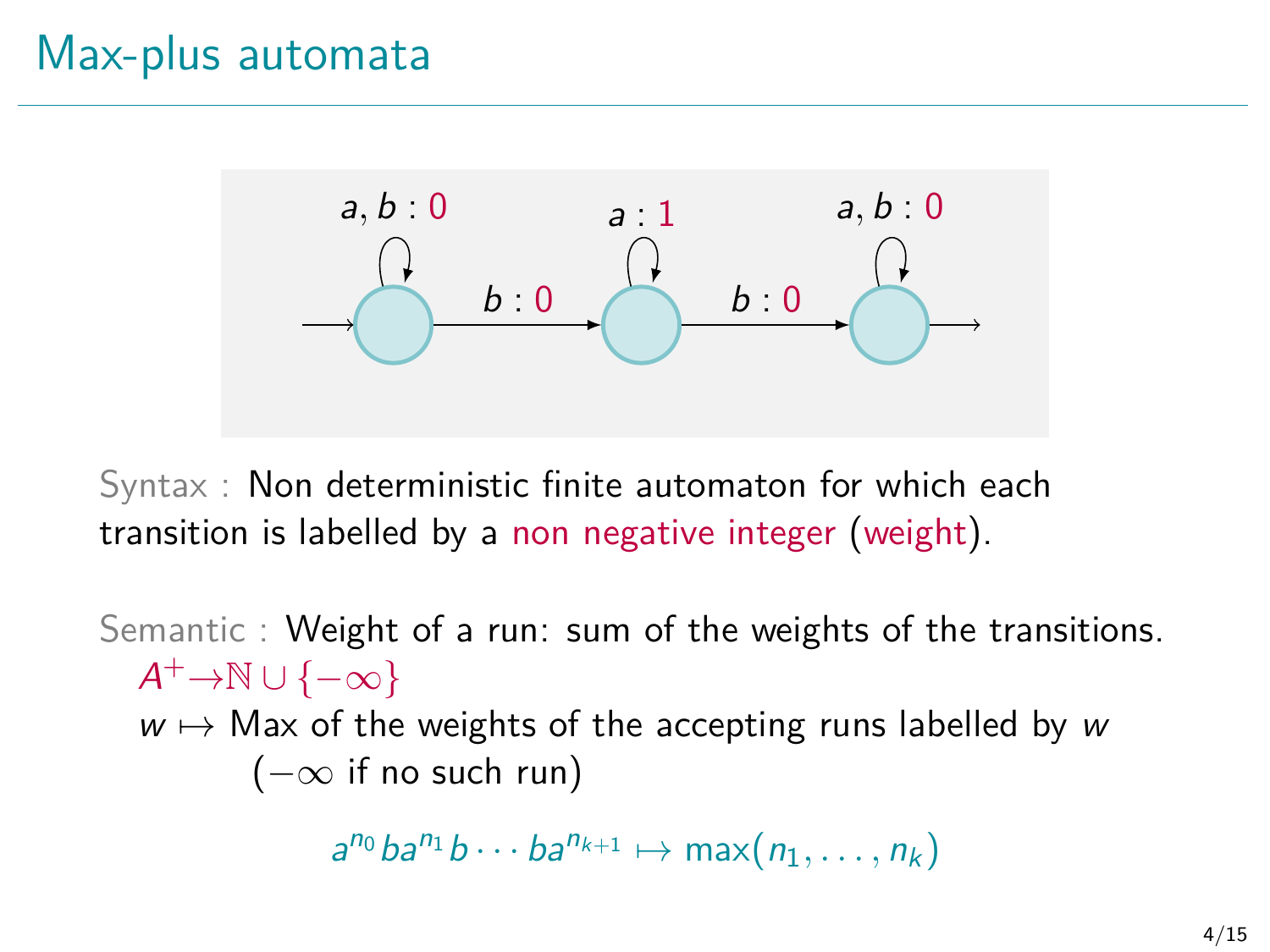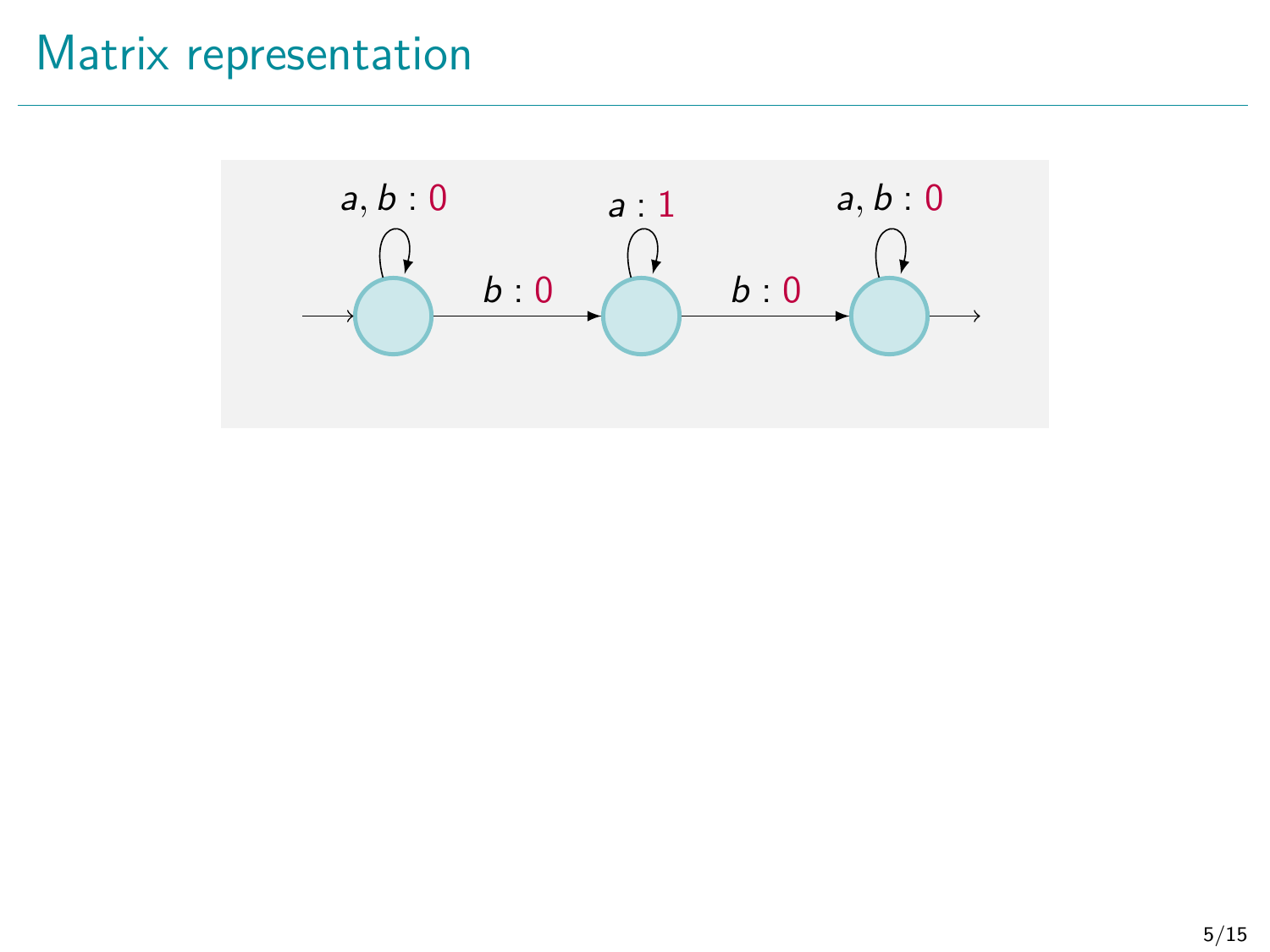

 $-\infty$   $-\infty$  0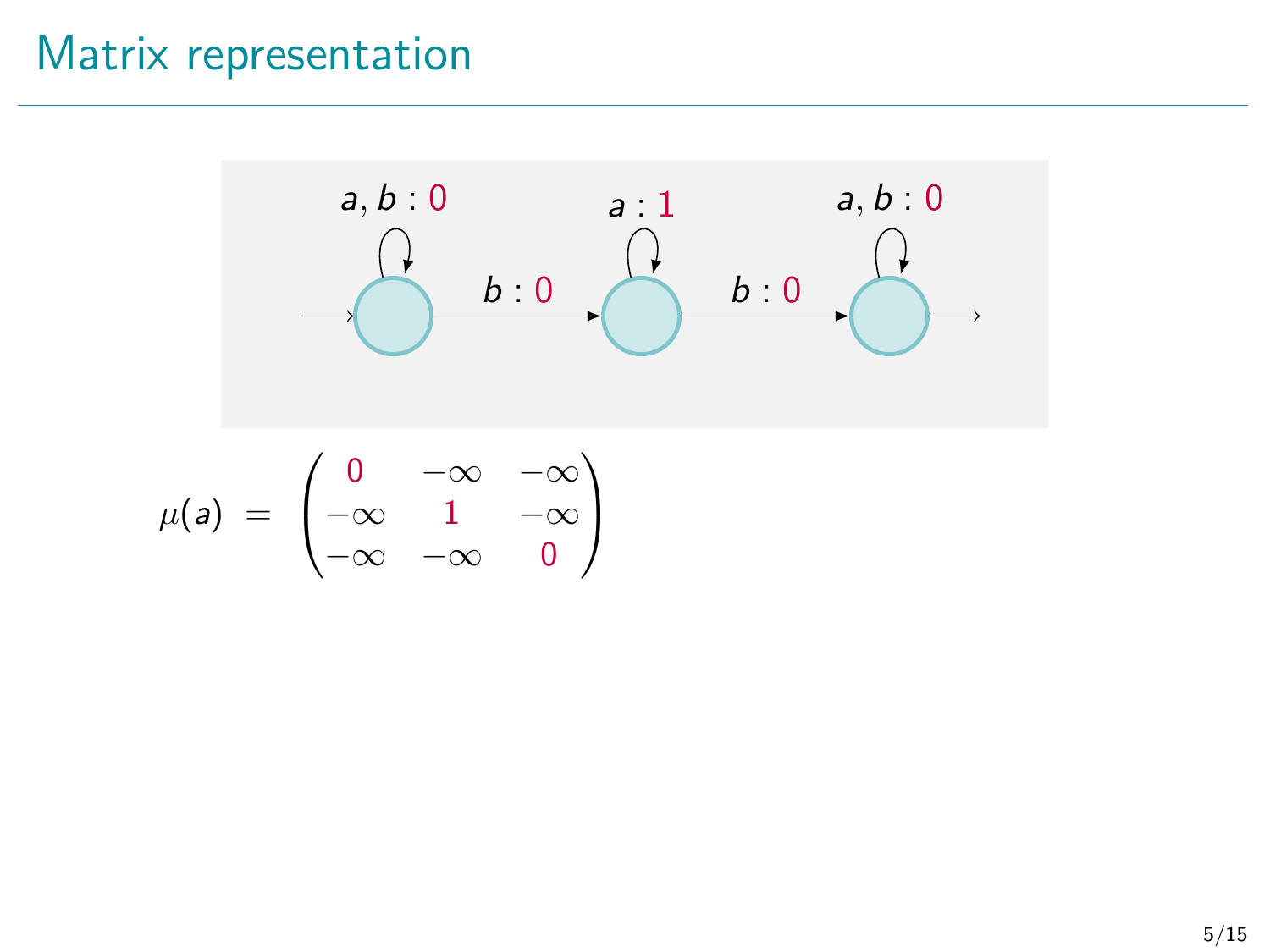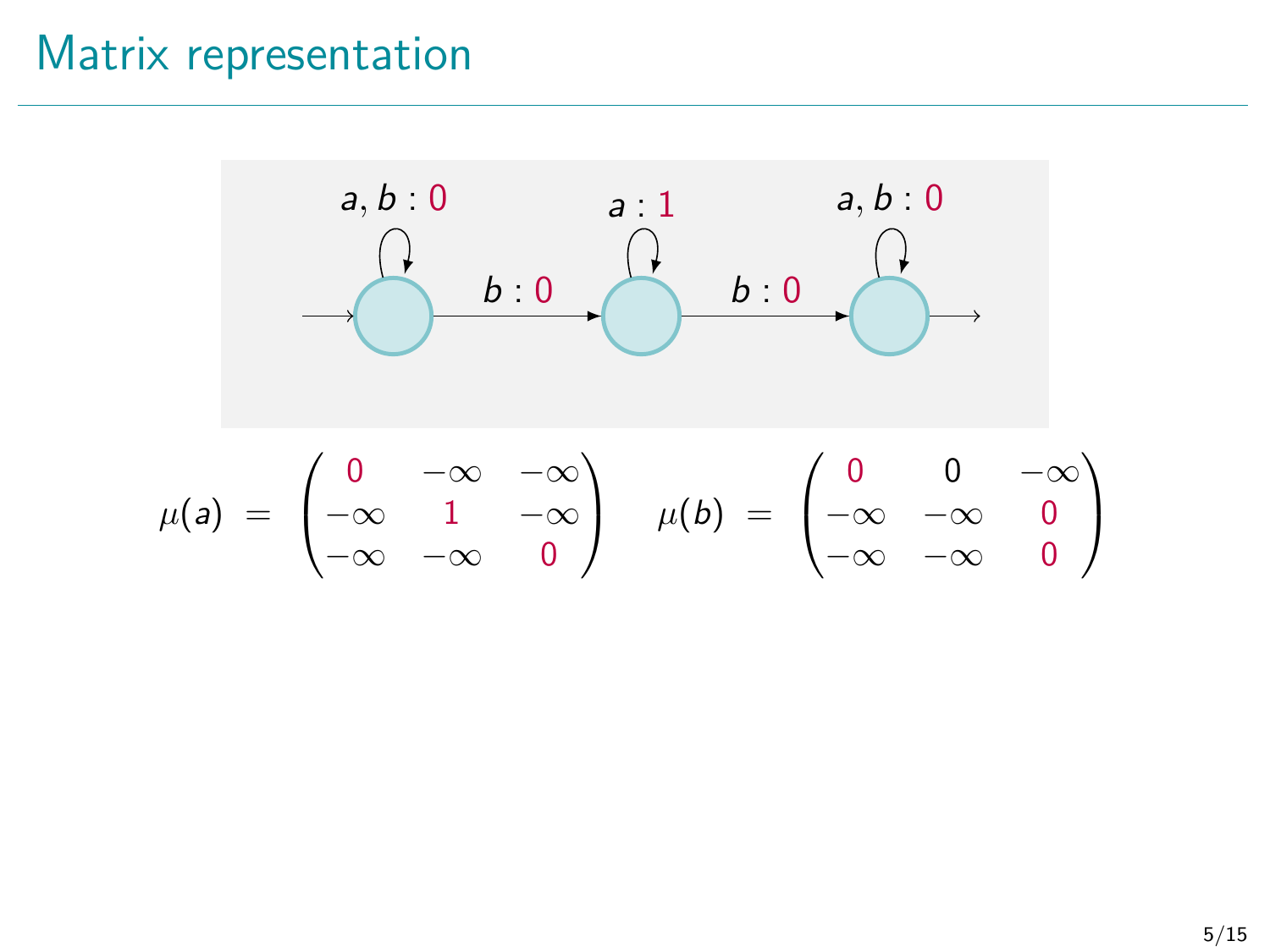$$
a, b: 0
$$
\n
$$
a: 1
$$
\n
$$
a, b: 0
$$
\n
$$
b: 0
$$
\n
$$
b: 0
$$
\n
$$
b: 0
$$
\n
$$
b: 0
$$
\n
$$
b: 0
$$
\n
$$
b: 0
$$
\n
$$
b: 0
$$
\n
$$
b: 0
$$
\n
$$
b: 0
$$
\n
$$
b: 0
$$
\n
$$
b: 0
$$
\n
$$
b: 0
$$
\n
$$
b: 0
$$
\n
$$
b: 0
$$
\n
$$
b: 0
$$
\n
$$
b: 0
$$
\n
$$
b: 0
$$
\n
$$
b: 0
$$
\n
$$
b: 0
$$
\n
$$
b: 0
$$
\n
$$
b: 0
$$
\n
$$
b: 0
$$
\n
$$
b: 0
$$
\n
$$
b: 0
$$
\n
$$
b: 0
$$
\n
$$
b: 0
$$
\n
$$
b: 0
$$
\n
$$
b: 0
$$
\n
$$
b: 0
$$
\n
$$
b: 0
$$
\n
$$
b: 0
$$
\n
$$
b: 0
$$
\n
$$
b: 0
$$
\n
$$
b: 0
$$
\n
$$
b: 0
$$
\n
$$
b: 0
$$
\n
$$
b: 0
$$
\n
$$
b: 0
$$
\n
$$
b: 0
$$
\n
$$
b: 0
$$
\n
$$
b: 0
$$
\n
$$
b: 0
$$
\n
$$
b: 0
$$
\n
$$
b: 0
$$
\n
$$
b: 0
$$
\n
$$
b: 0
$$
\n
$$
b: 0
$$
\n
$$
b: 0
$$
\n
$$
b: 0
$$
\n
$$
b: 0
$$
\n
$$
b: 0
$$
\n<math display="block</math>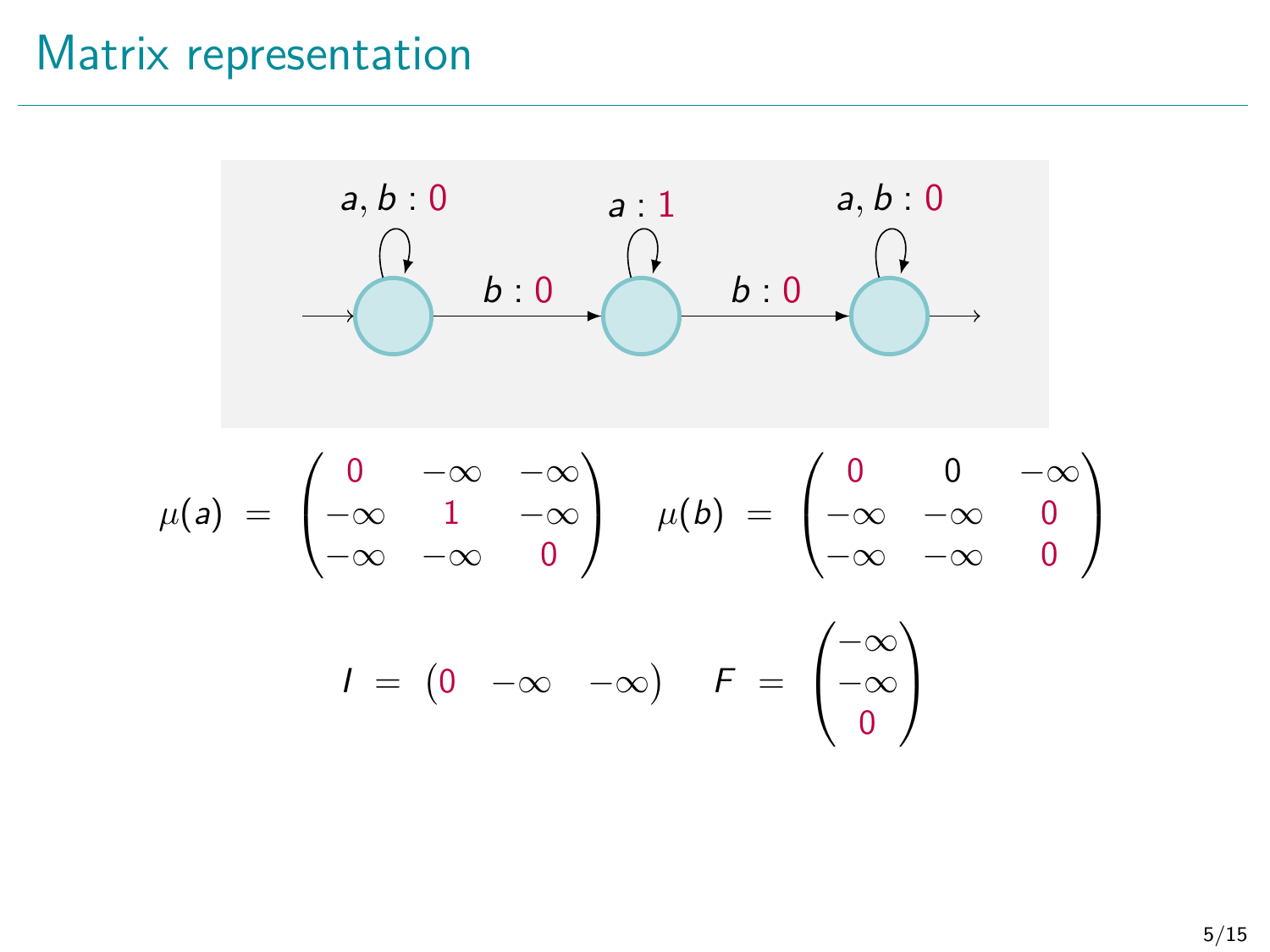

 $\mu(w)_{i,j}$  = max of the weights of the runs from *i* to *j* labelled by w  $\llbracket \mathcal{A} \rrbracket(w) = I\mu(w)F$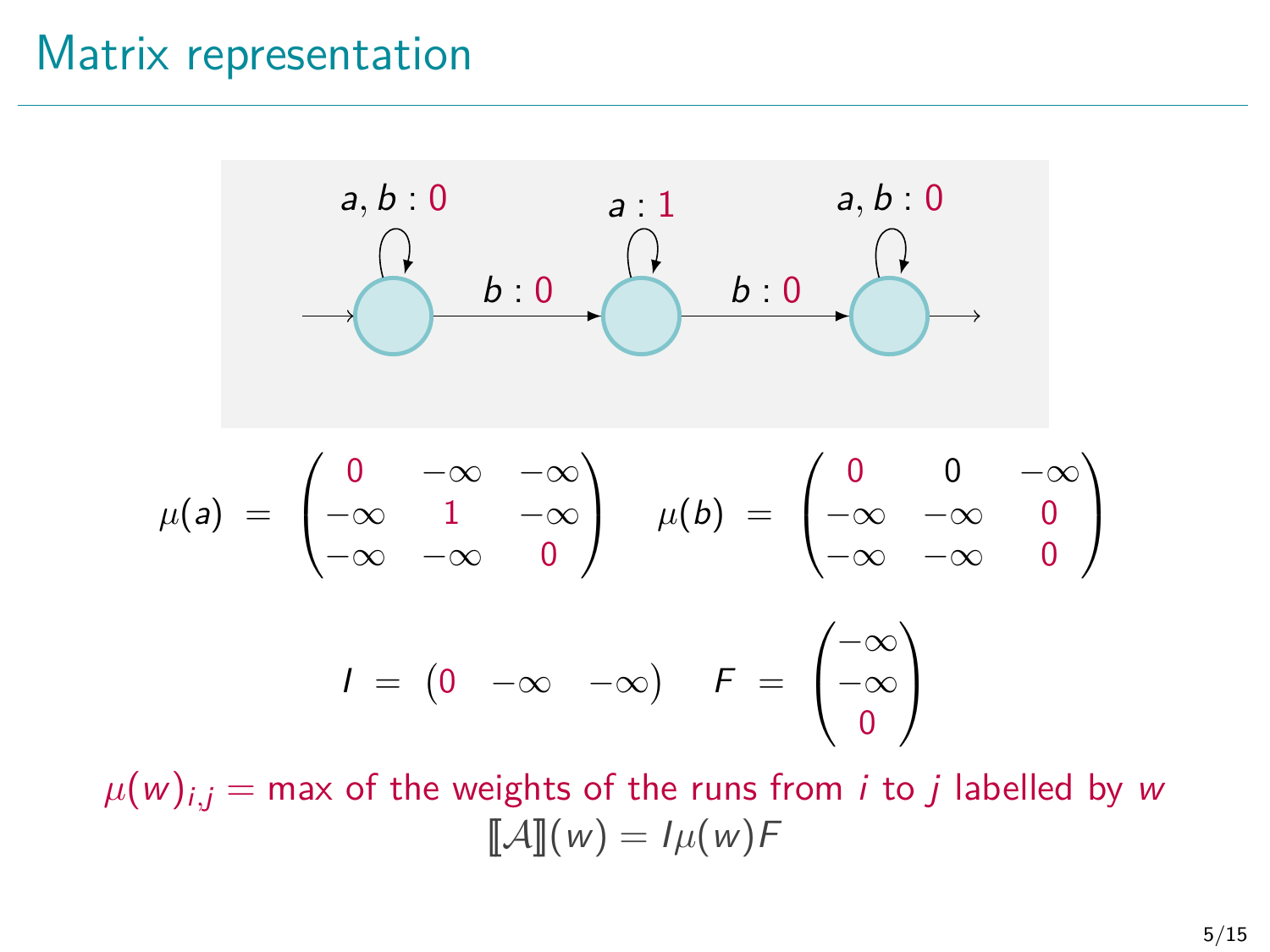$$
a, b: 0
$$
\n
$$
a: 1
$$
\n
$$
a, b: 0
$$
\n
$$
b: 0
$$
\n
$$
b: 0
$$
\n
$$
b: 0
$$
\n
$$
b: 0
$$
\n
$$
b: 0
$$
\n
$$
b: 0
$$
\n
$$
b: 0
$$
\n
$$
b: 0
$$
\n
$$
b: 0
$$
\n
$$
b: 0
$$
\n
$$
b: 0
$$
\n
$$
b: 0
$$
\n
$$
b: 0
$$
\n
$$
b: 0
$$
\n
$$
b: 0
$$
\n
$$
b: 0
$$
\n
$$
b: 0
$$
\n
$$
b: 0
$$
\n
$$
b: 0
$$
\n
$$
b: 0
$$
\n
$$
b: 0
$$
\n
$$
b: 0
$$
\n
$$
b: 0
$$
\n
$$
b: 0
$$
\n
$$
b: 0
$$
\n
$$
b: 0
$$
\n
$$
b: 0
$$
\n
$$
b: 0
$$
\n
$$
b: 0
$$
\n
$$
b: 0
$$
\n
$$
b: 0
$$
\n
$$
b: 0
$$
\n
$$
b: 0
$$
\n
$$
b: 0
$$
\n
$$
b: 0
$$
\n
$$
b: 0
$$
\n
$$
b: 0
$$
\n
$$
b: 0
$$
\n
$$
b: 0
$$
\n
$$
b: 0
$$
\n
$$
b: 0
$$
\n
$$
b: 0
$$
\n
$$
b: 0
$$
\n
$$
b: 0
$$
\n
$$
b: 0
$$
\n
$$
b: 0
$$
\n
$$
b: 0
$$
\n
$$
b: 0
$$
\n
$$
b: 0
$$
\n
$$
b: 0
$$
\n
$$
b: 0
$$
\n<math display="block</math>

 $\mu(w)_{i,j}$  = max of the weights of the runs from *i* to *j* labelled by w  $\llbracket \mathcal{A} \rrbracket(w) = I\mu(w)F$ 

 $Dimension = Number of states$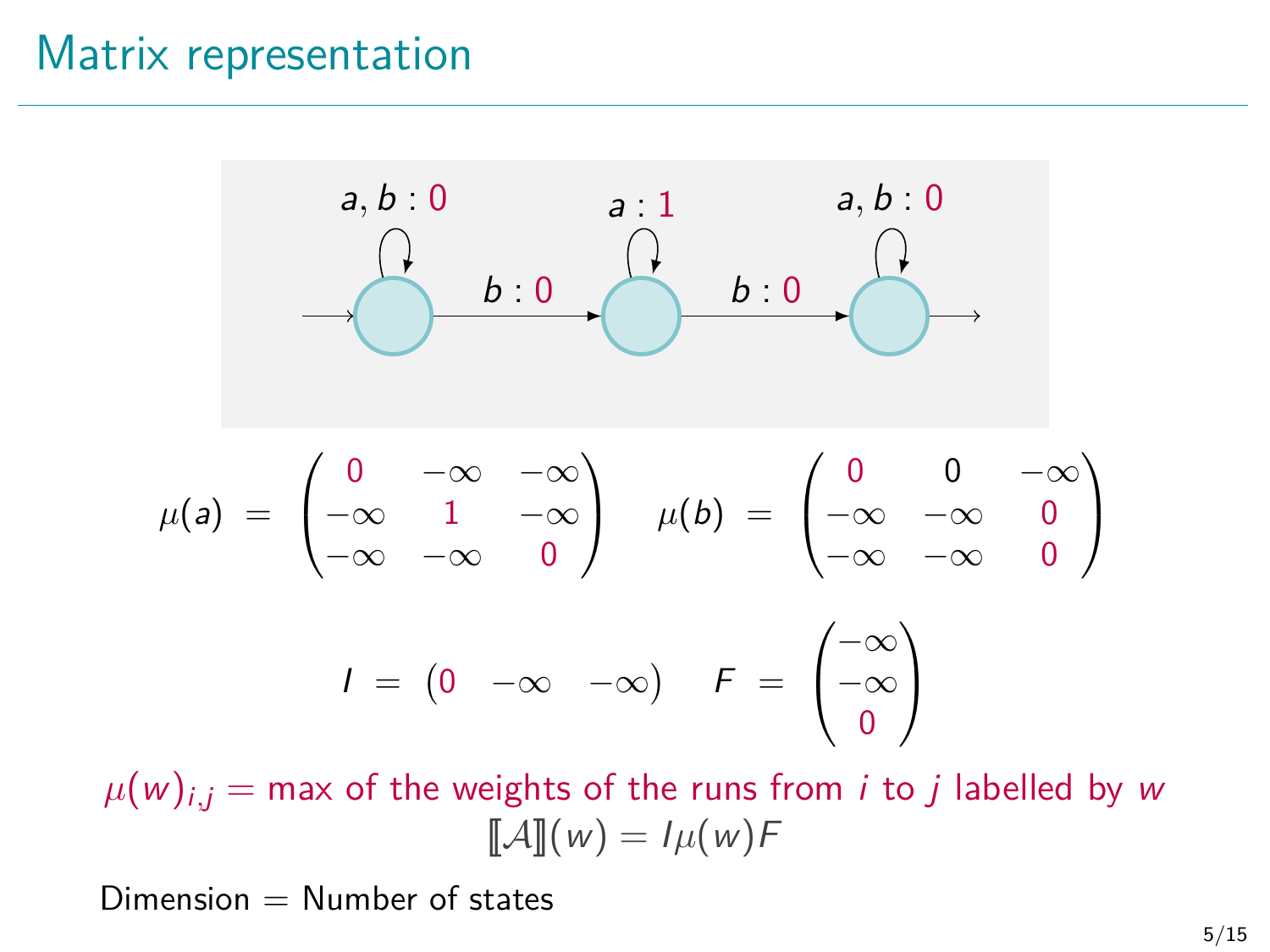Decidability and complexity

- Equivalence [Krob]
- Boundedness [Simon]
- Determinisation [Kirsten, Klimann, Lombardy, Mairesse, Prieur]
- Minimisation

...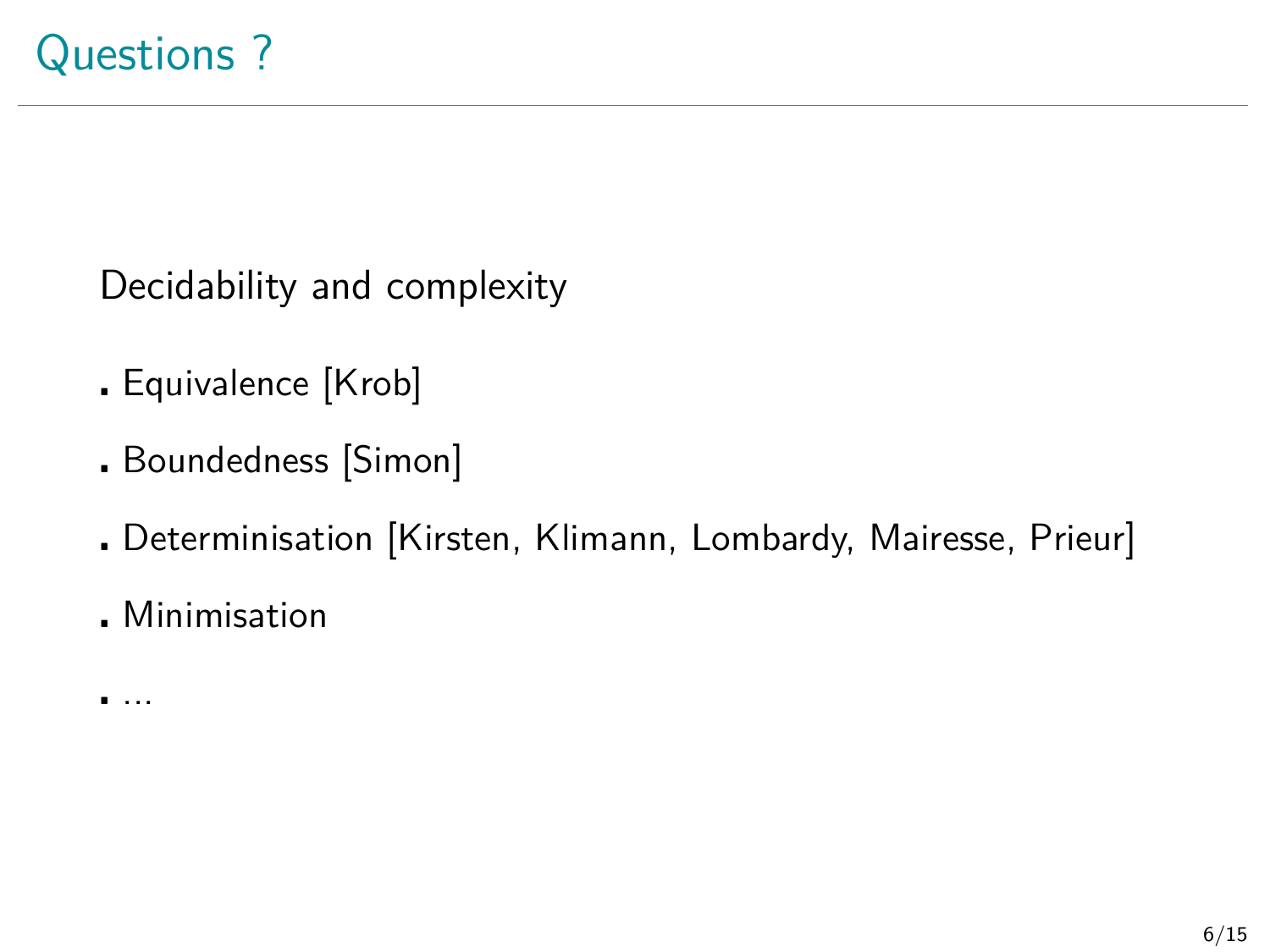## A natural and fundamental question:



Which pairs of inputs can be distinguished by a given computational model?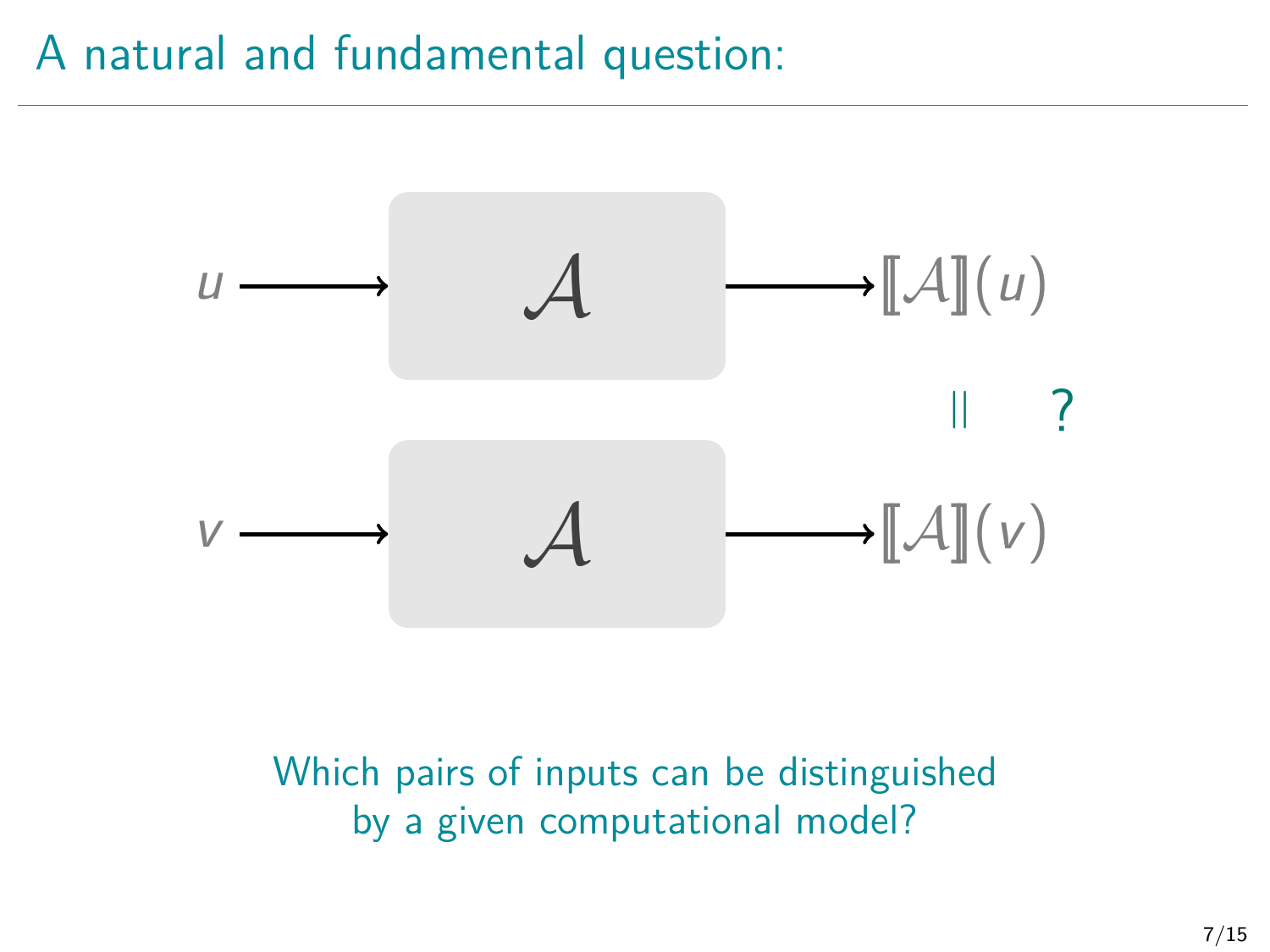Semiring (N ∪ {−∞}*,* max*,* +)  $\llbracket \mathcal{A} \rrbracket : \mathcal{A}^* \to \mathbb{N} \cup \{-\infty\}$ 

$$
\llbracket \mathcal{A} \rrbracket : w \mapsto \max_{\substack{\rho \text{ accepting path} \\ \text{labelled by } w}} \left( \rho_1 + \rho_2 + \cdots + \rho_{|w|} \right)
$$

 $C:$  class of the max-plus automata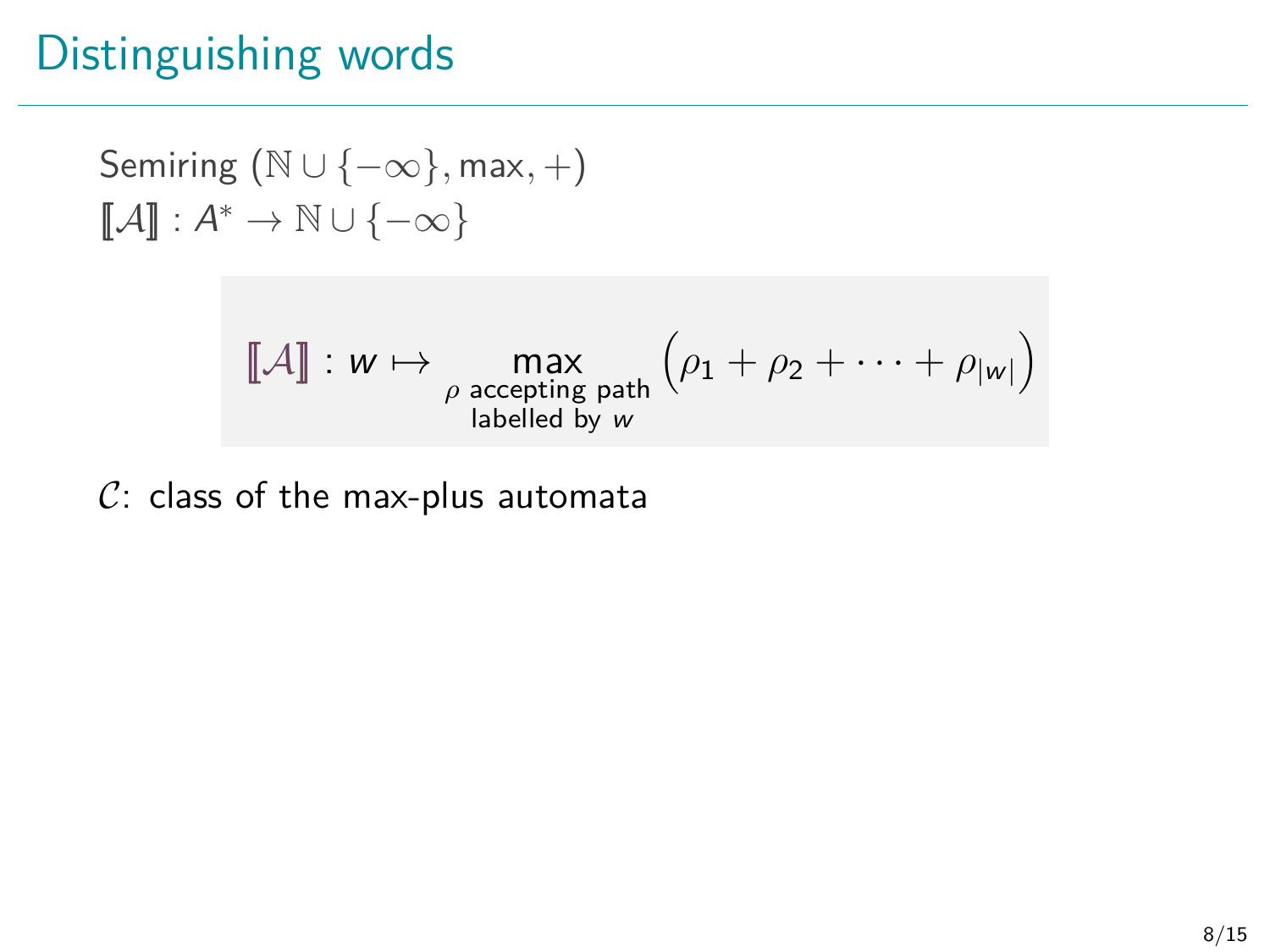Semiring (N ∪ {−∞}*,* max*,* +)  $\llbracket \mathcal{A} \rrbracket : \mathcal{A}^* \to \mathbb{N} \cup \{-\infty\}$ 

$$
\llbracket \mathcal{A} \rrbracket : w \mapsto \max_{\rho \text{ accepting path } \atop \text{labelled by } w} \left( \rho_1 + \rho_2 + \cdots + \rho_{|w|} \right)
$$

 $C:$  class of the max-plus automata

**1** For all  $u \neq v$ , is there  $A \in \mathcal{C}$  which distinguishes u and v?  $\rightarrow$  Yes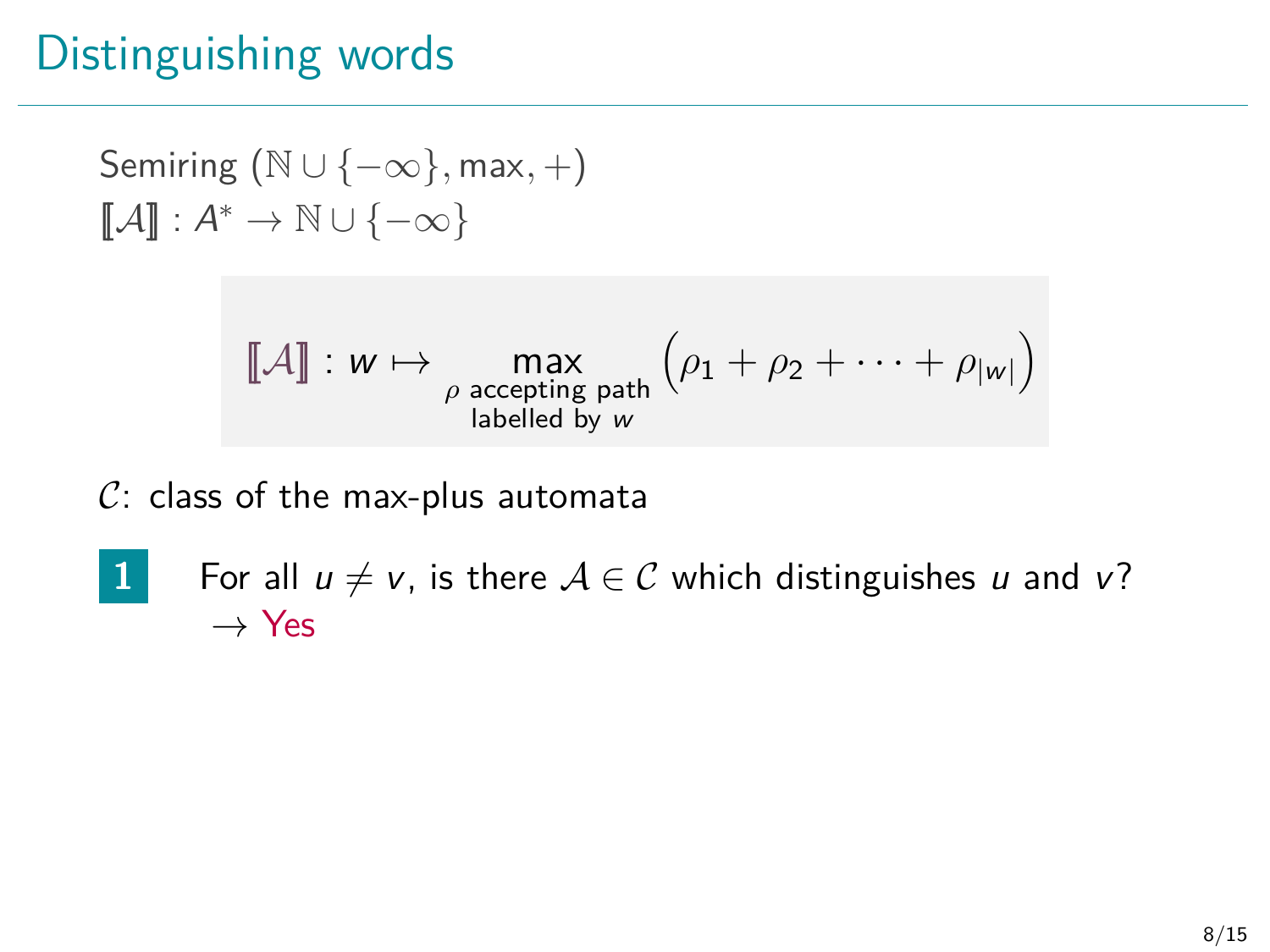$$
\begin{array}{l} \text{Semiring }(\mathbb{N}\cup\{-\infty\},\max,+) \\ \llbracket \mathcal{A}\rrbracket: \mathcal{A}^* \to \mathbb{N}\cup\{-\infty\} \end{array}
$$

$$
[\![\mathcal{A}]\!]: w \mapsto \max_{\substack{\rho \text{ accepting path}\\ \text{labelled by } w}} \left(\rho_1 + \rho_2 + \cdots + \rho_{|w|}\right)
$$

 $C:$  class of the max-plus automata

- **1** For all  $u \neq v$ , is there  $A \in \mathcal{C}$  which distinguishes u and v?  $\rightarrow$  Yes
- **2** Is there  $A \in \mathcal{C}$  which distinguishes all pairs  $u \neq v$ ?  $\rightarrow$  No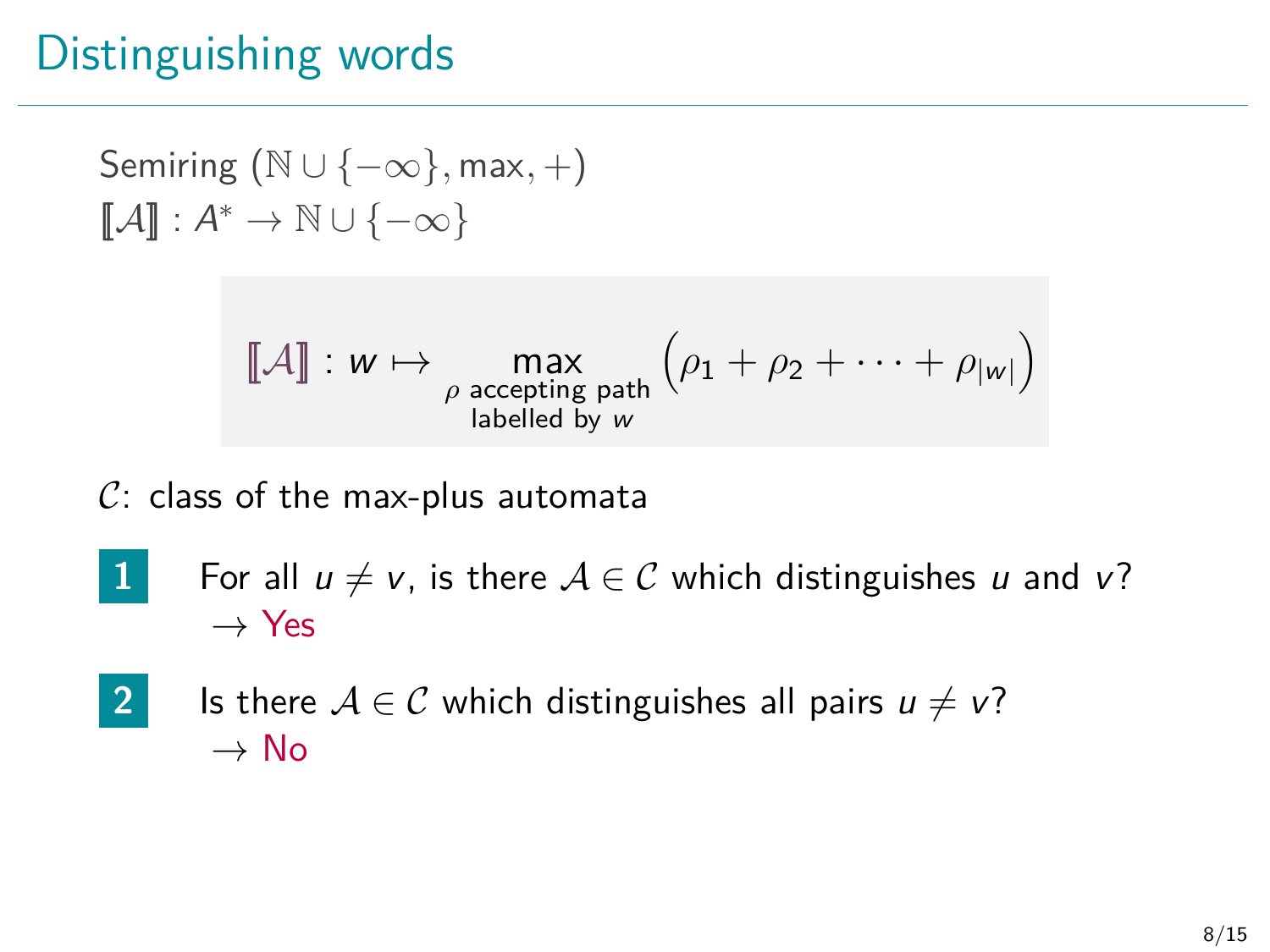$$
\begin{array}{l} \text{Semiring }(\mathbb{N}\cup\{-\infty\},\max,+) \\ \llbracket \mathcal{A}\rrbracket: \mathcal{A}^* \to \mathbb{N}\cup\{-\infty\} \end{array}
$$

$$
[\![\mathcal{A}]\!]: w \mapsto \max_{\substack{\rho \text{ accepting path}\\ \text{labelled by } w}} \left(\rho_1 + \rho_2 + \cdots + \rho_{|w|}\right)
$$

 $C:$  class of the max-plus automata

- **1** For all  $u \neq v$ , is there  $A \in \mathcal{C}$  which distinguishes u and v?  $\rightarrow$  Yes
- **2** Is there  $A \in \mathcal{C}$  which distinguishes all pairs  $u \neq v$ ?  $\rightarrow$  No
- **3** Minimal size to distinguish two given input words?  $\rightarrow$  ??????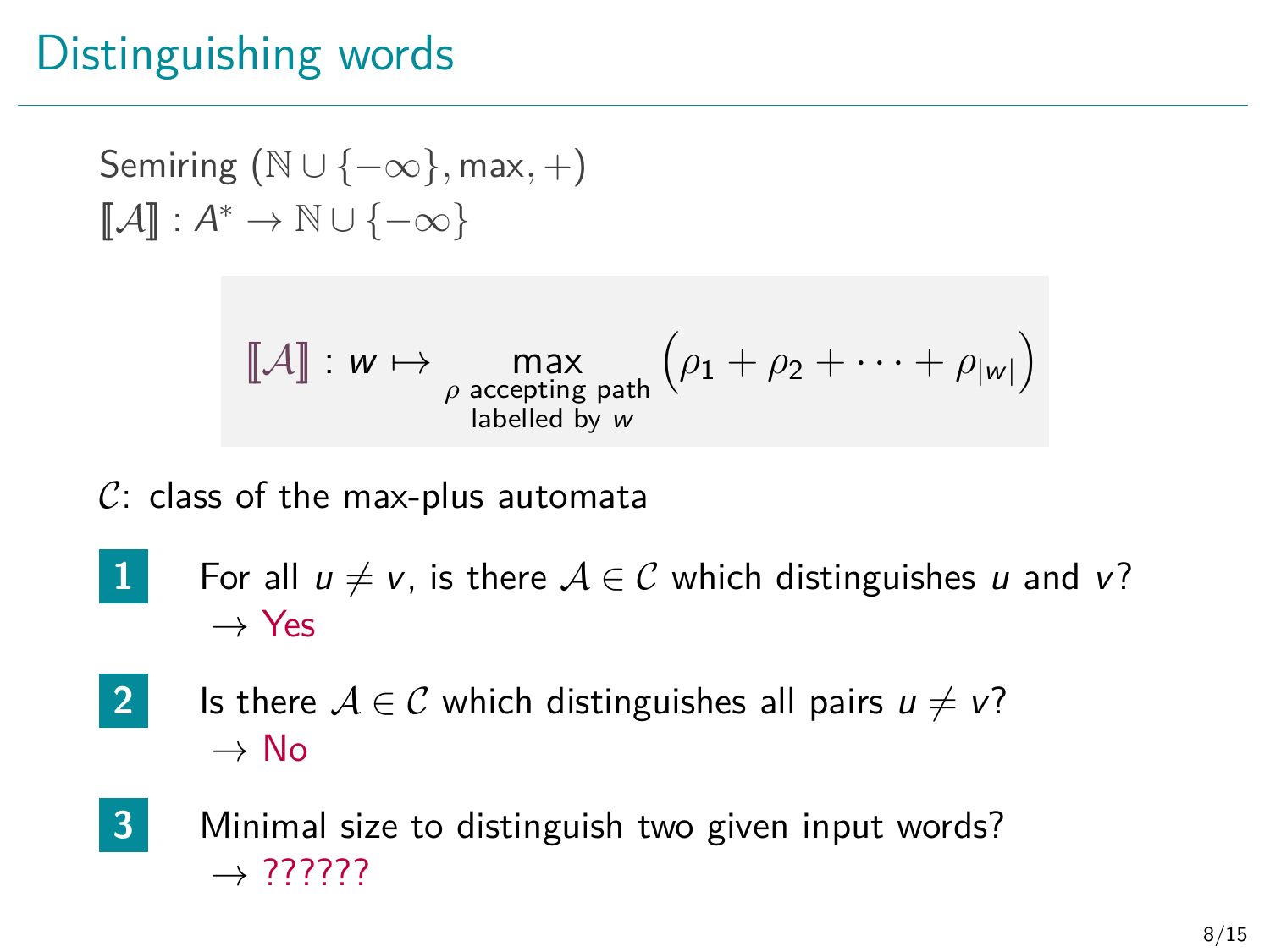```
Given a positive integer n,
             are there u \neq v such that
for all max-plus automata A with at most n states:
```
 $\llbracket \mathcal{A} \rrbracket(u) = \llbracket \mathcal{A} \rrbracket(v)$  ?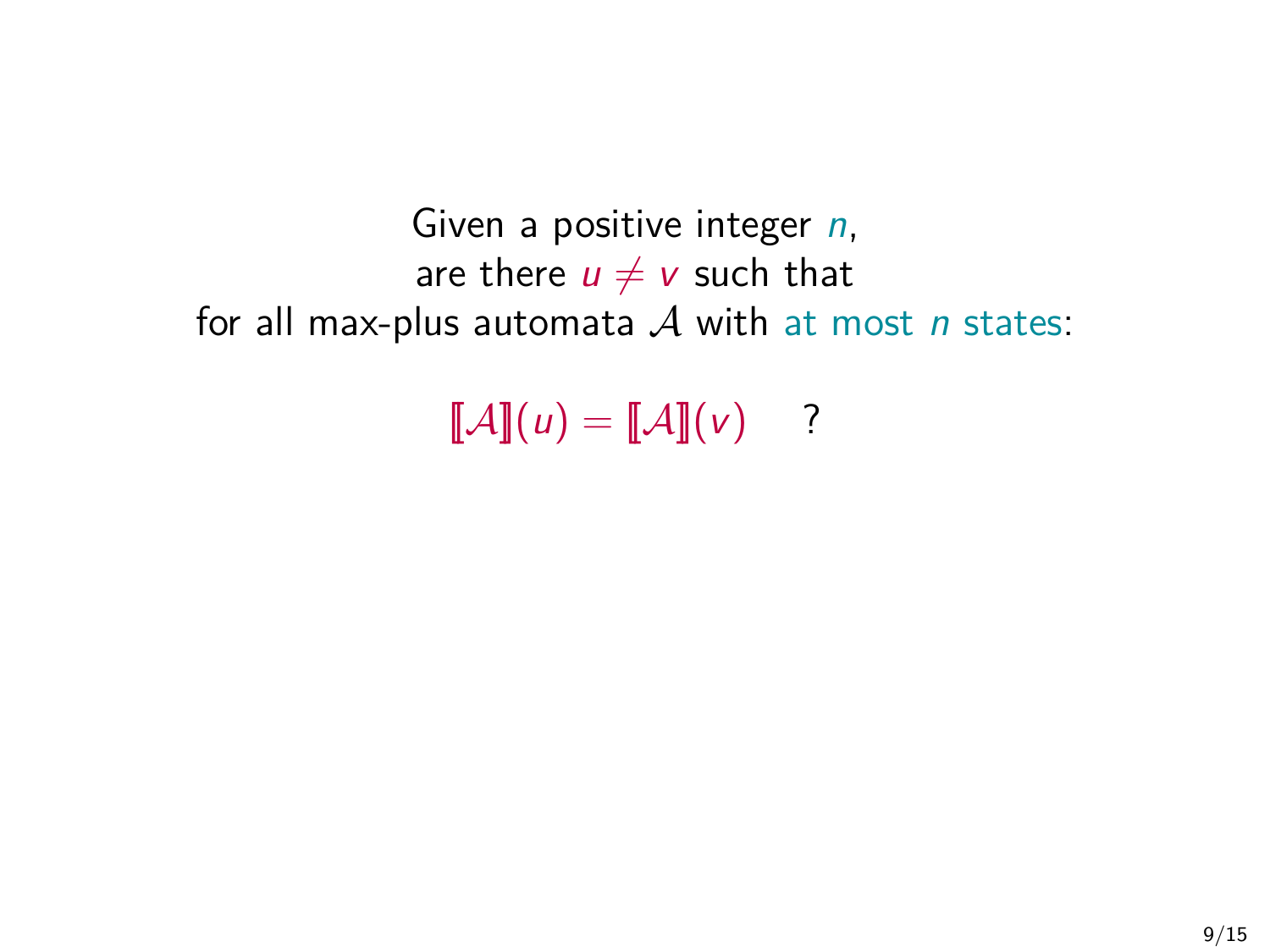```
Given a positive integer n,
             are there u \neq v such that
for all max-plus automata A with at most n states:
```
 $\llbracket \mathcal{A} \rrbracket(u) = \llbracket \mathcal{A} \rrbracket(v)$  ?

For matrices:

Given a dimension  $n$ , does there exists a non trivial identity for the semigroup of square matrices of dimension  $n$ ?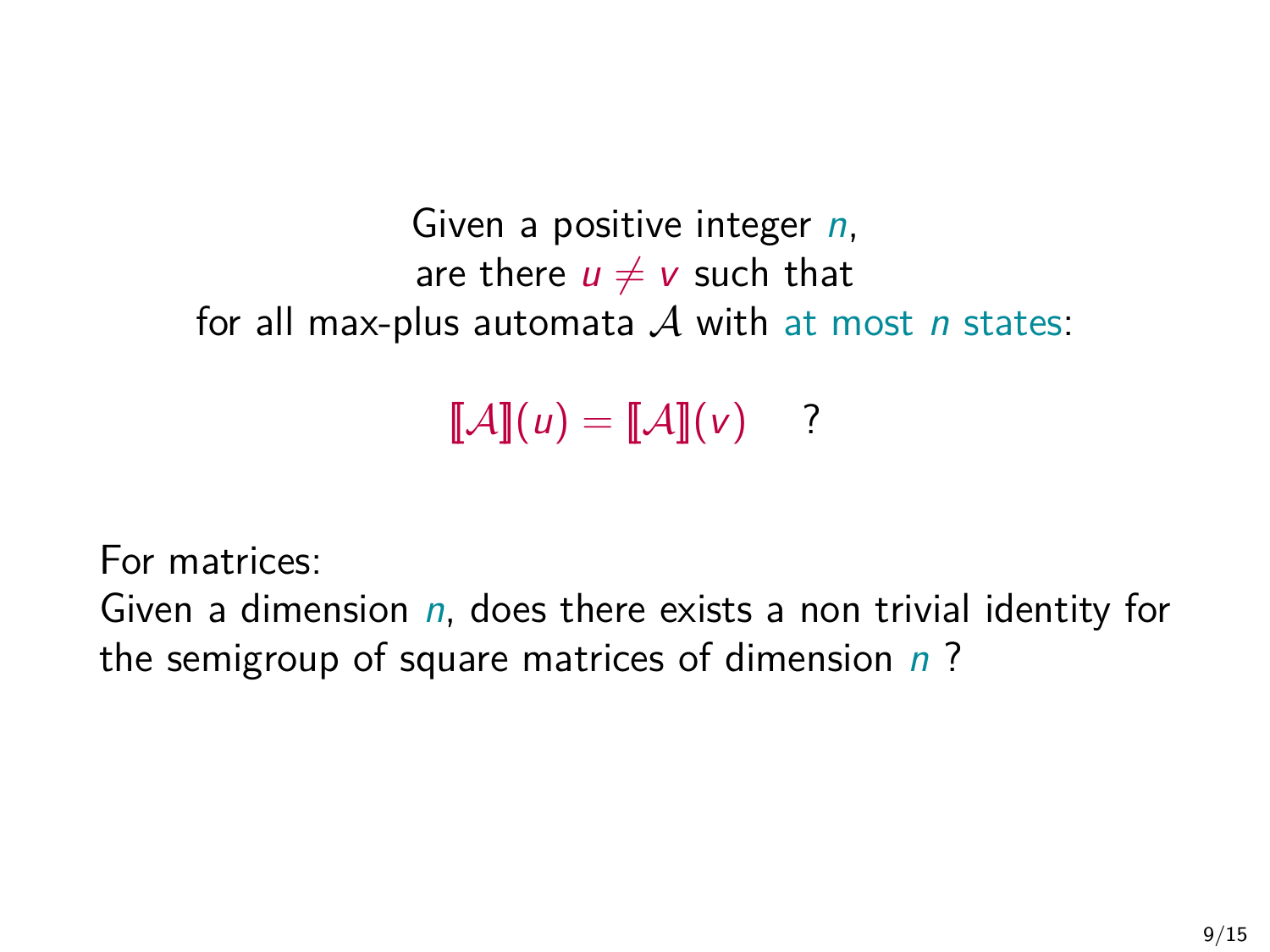If  $n = 1$ 

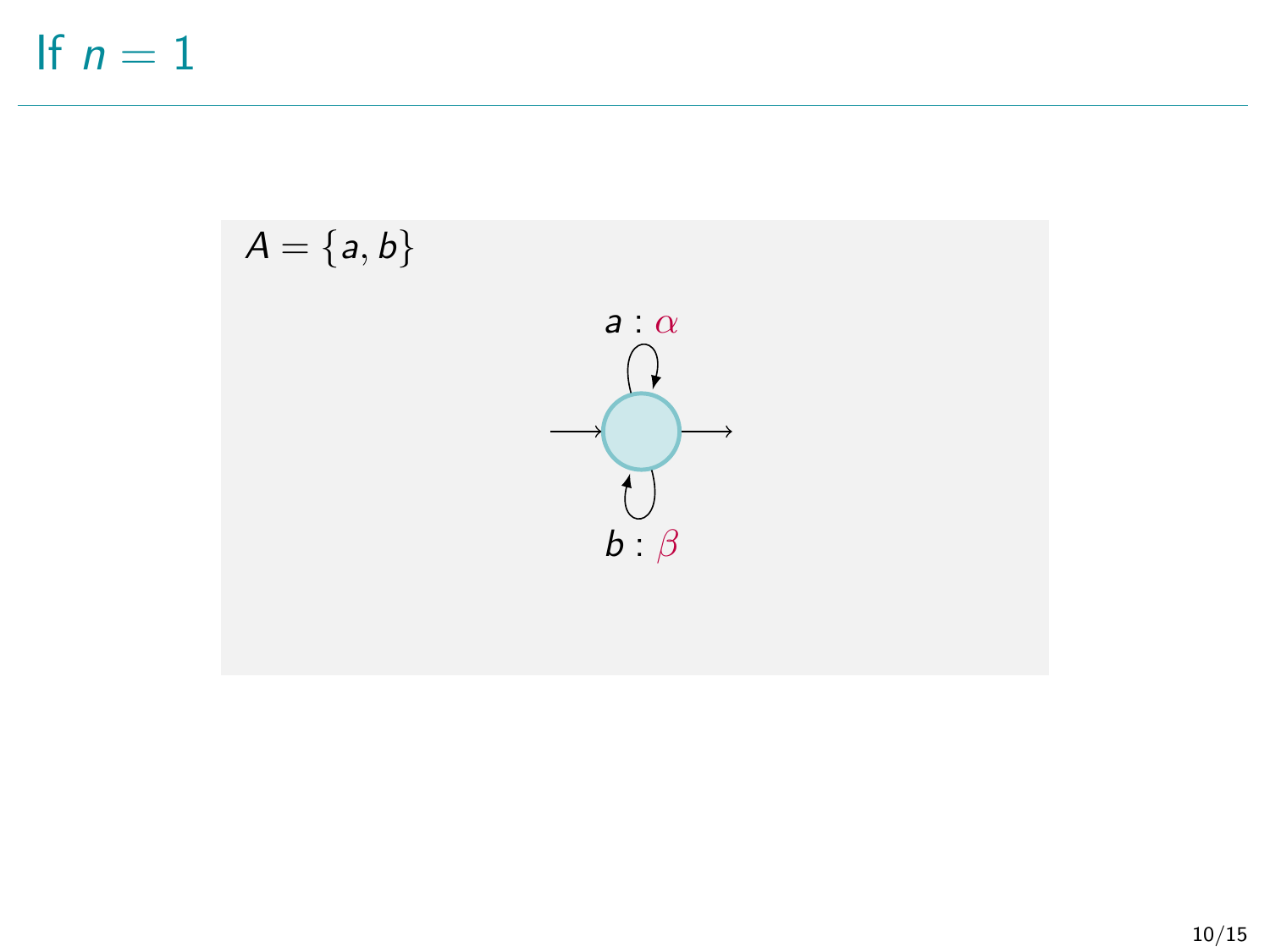If  $n=1$ 

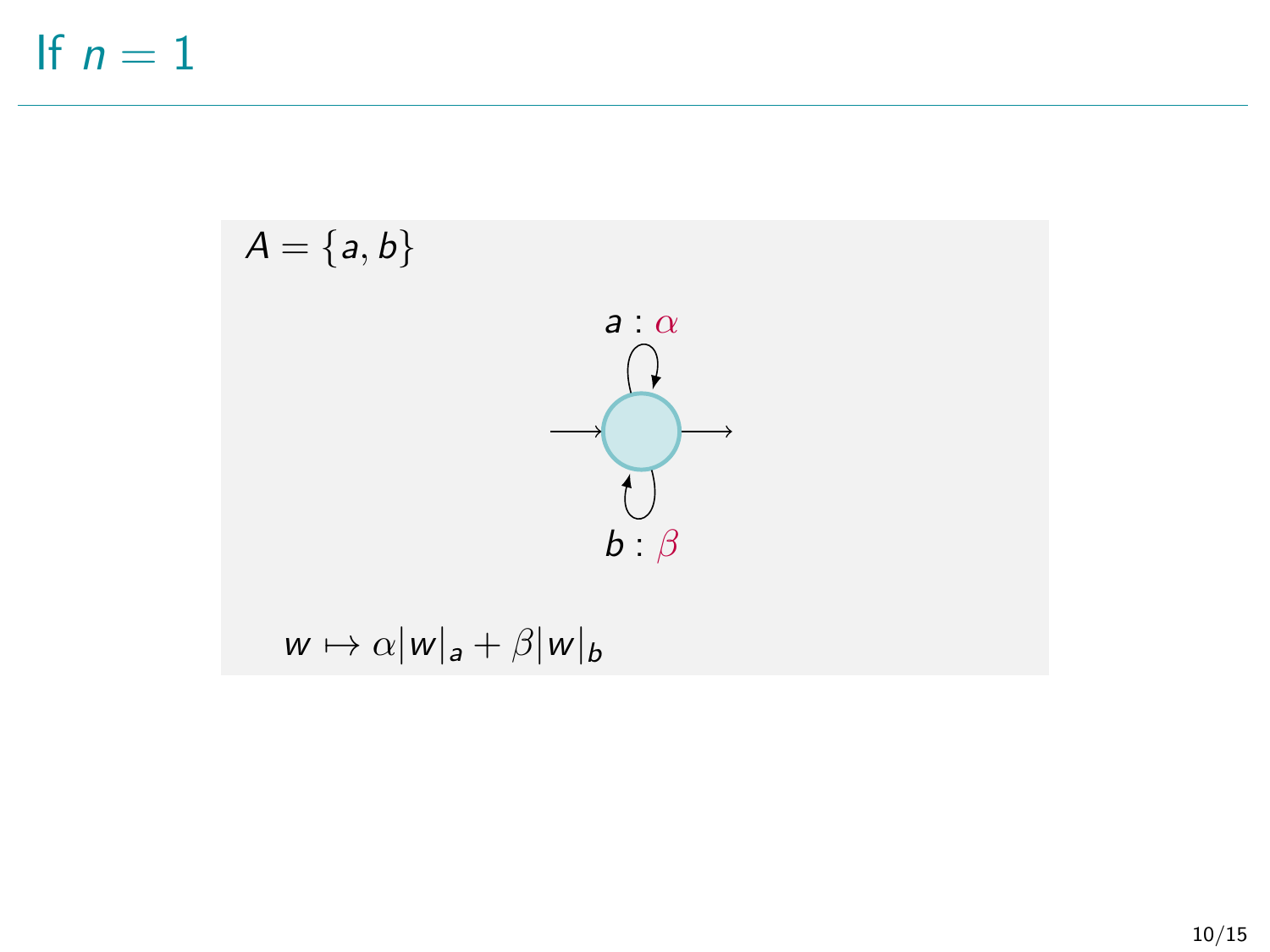

Max-plus automata with one state can distinguish words with different contents (in particular different lengths), and only these ones.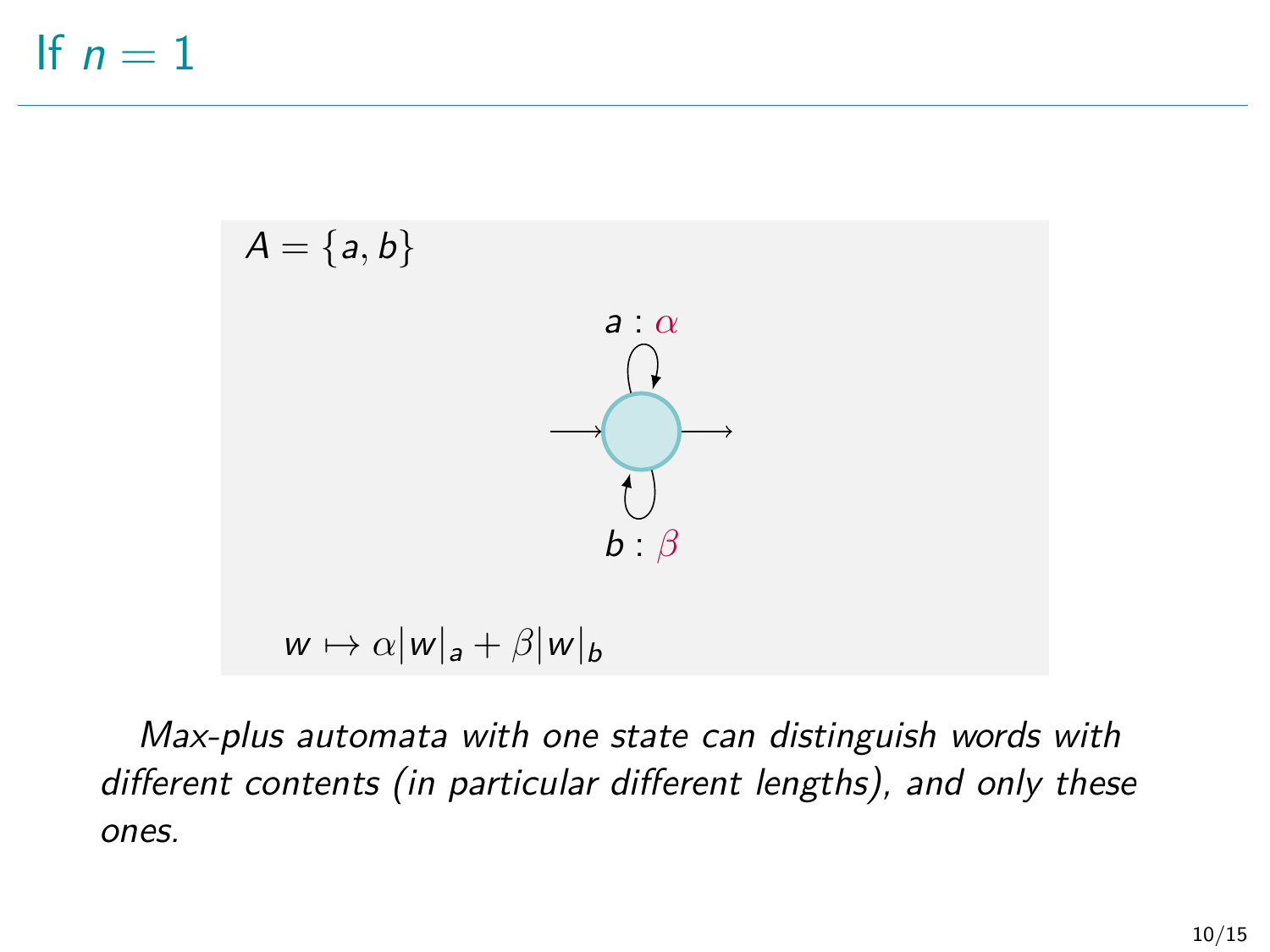There exist pairs of distinct words with the same values for all automata with at most 3 states...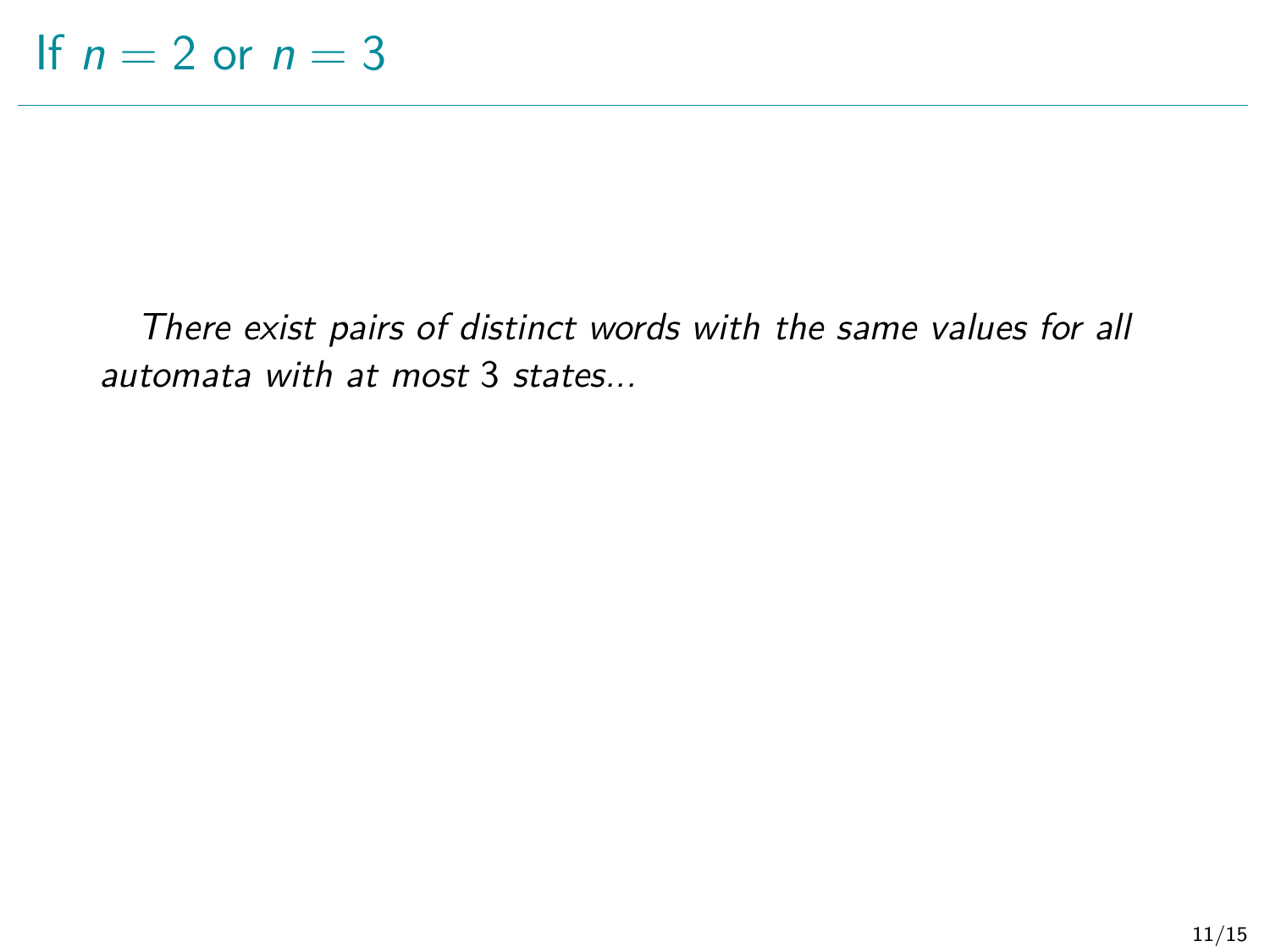There exist pairs of distinct words with the same values for all automata with at most 3 states...

2 states [Izhakian, Margolis] - words of length 20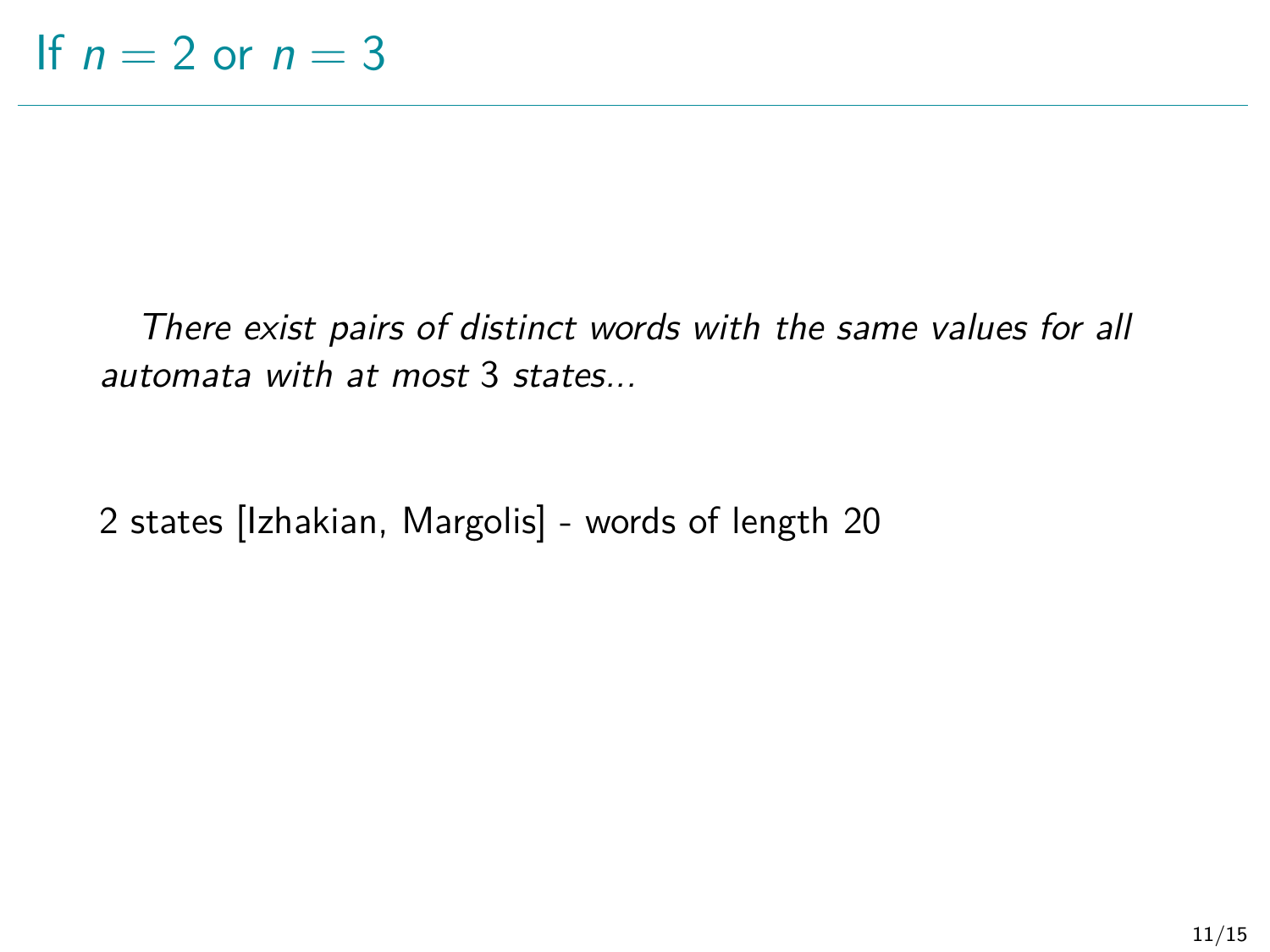There exist pairs of distinct words with the same values for all automata with at most 3 states...

2 states [Izhakian, Margolis] - words of length 20

3 states [Shitov] - words of length 1795308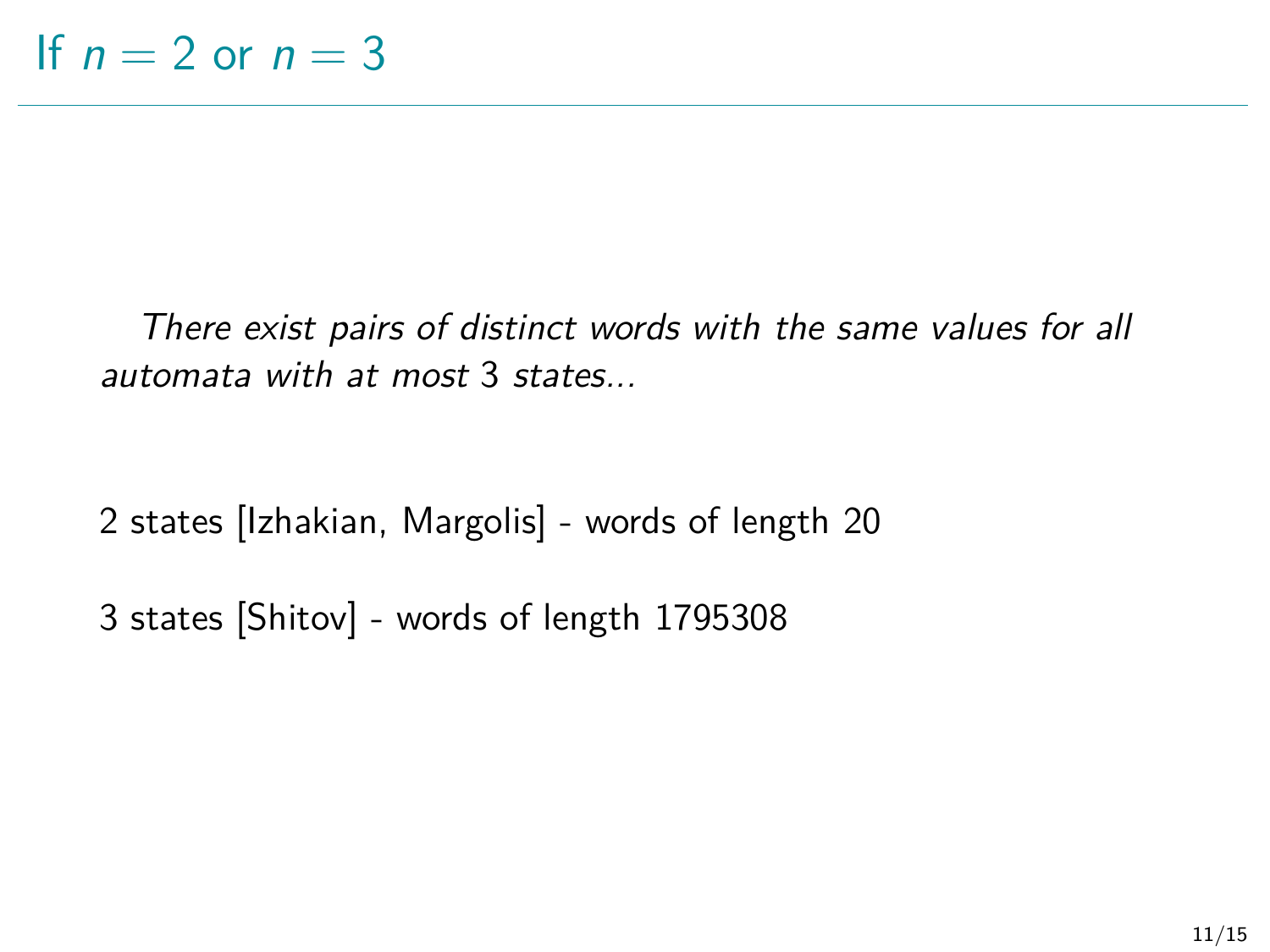# Triangular automata

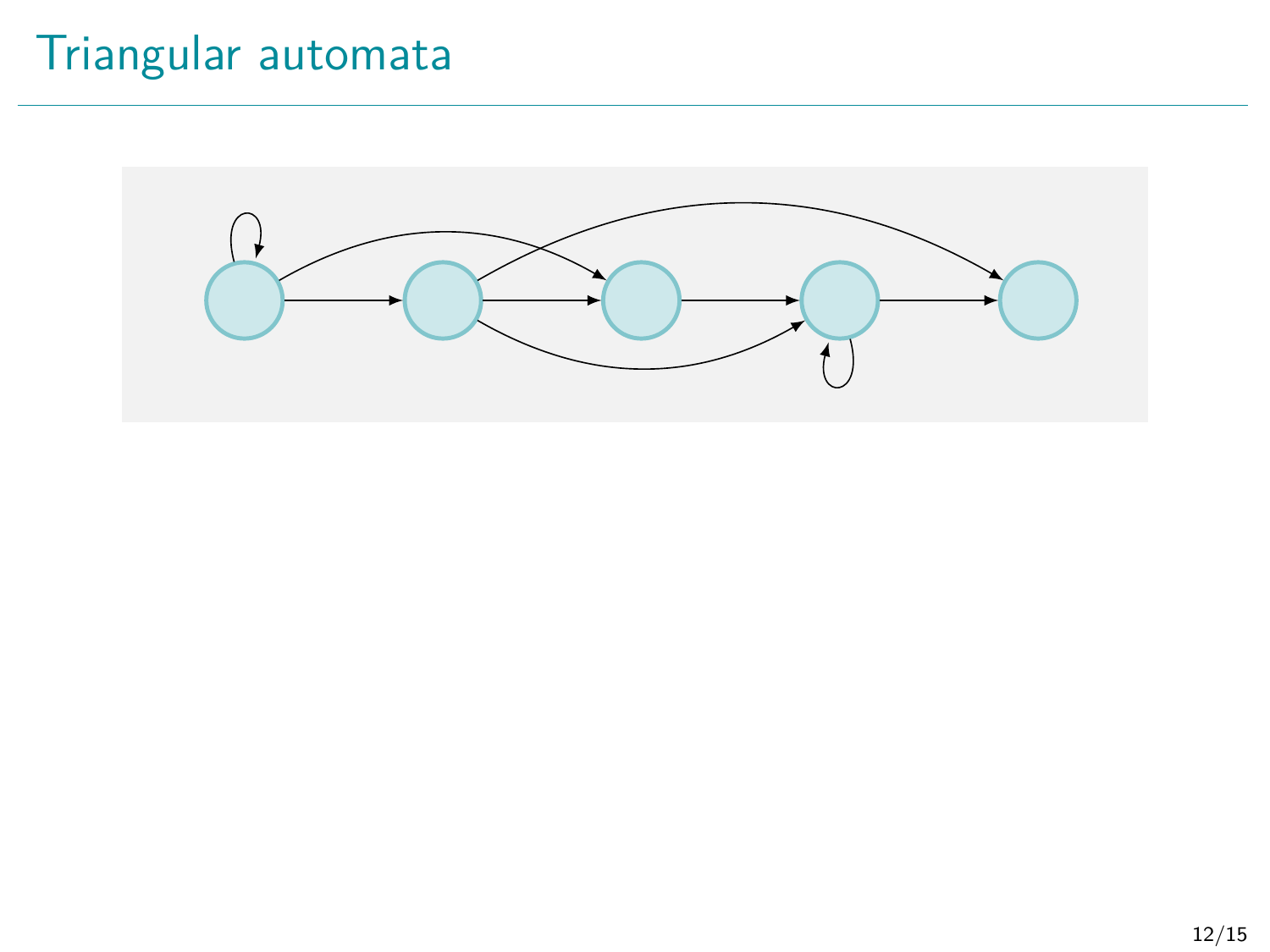## Triangular automata



#### Theorem [Izhakian]

For all *n*, there exist a pair of distinct words  $u \neq v$  such that for all triangular automata  $A$  with at most n states,

$$
\llbracket \mathcal{A} \rrbracket(u) = \llbracket \mathcal{A} \rrbracket(v)
$$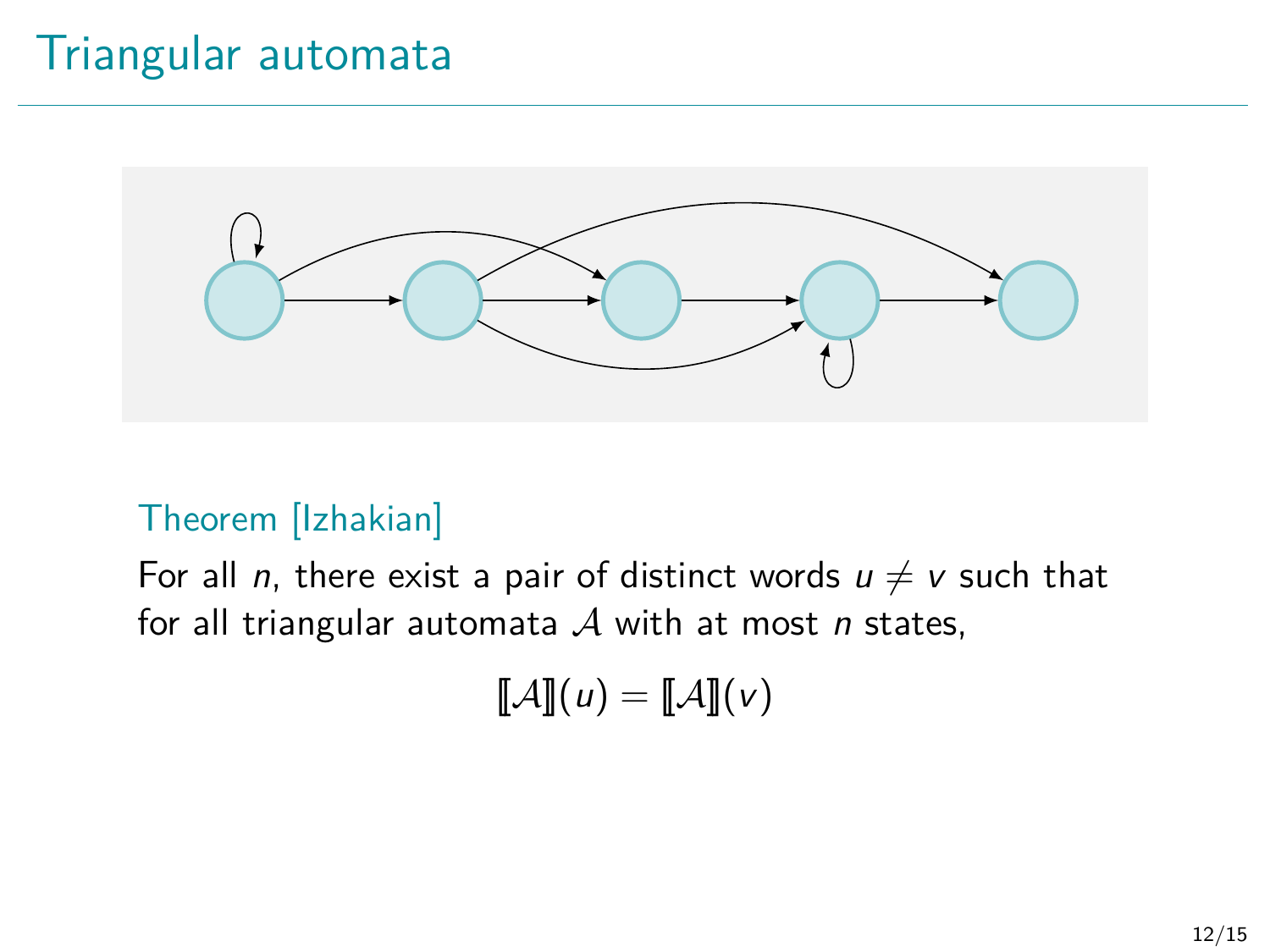## Triangular automata



#### Theorem [Izhakian]

For all *n*, there exist a pair of distinct words  $u \neq v$  such that for all triangular automata  $A$  with at most *n* states,

$$
\llbracket \mathcal{A} \rrbracket(u) = \llbracket \mathcal{A} \rrbracket(v)
$$

For  $n = 2$ , exactly the identities for the bicyclic monoid [D., Johnson, Kambites]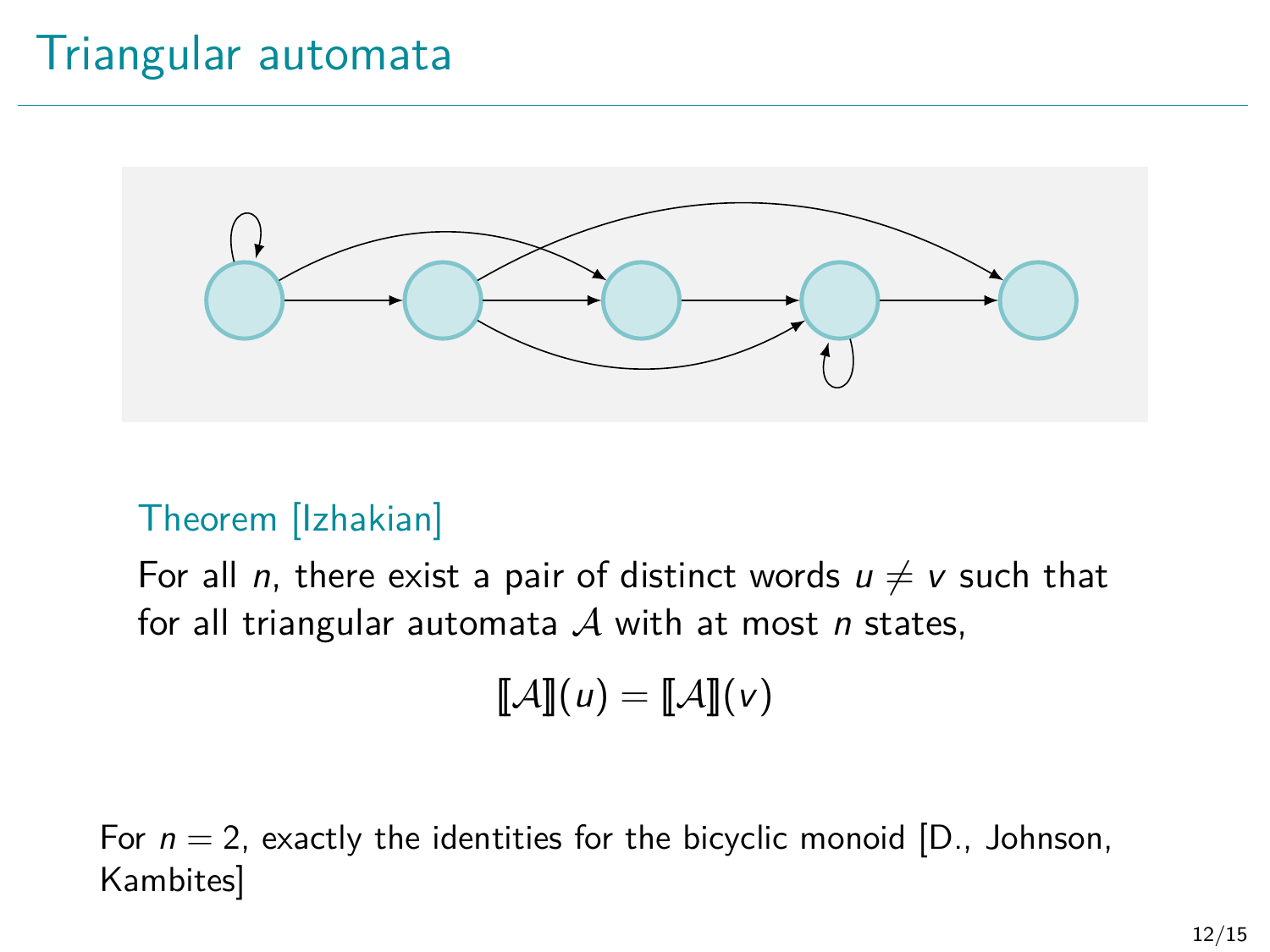$A = \{a, b\}$ 

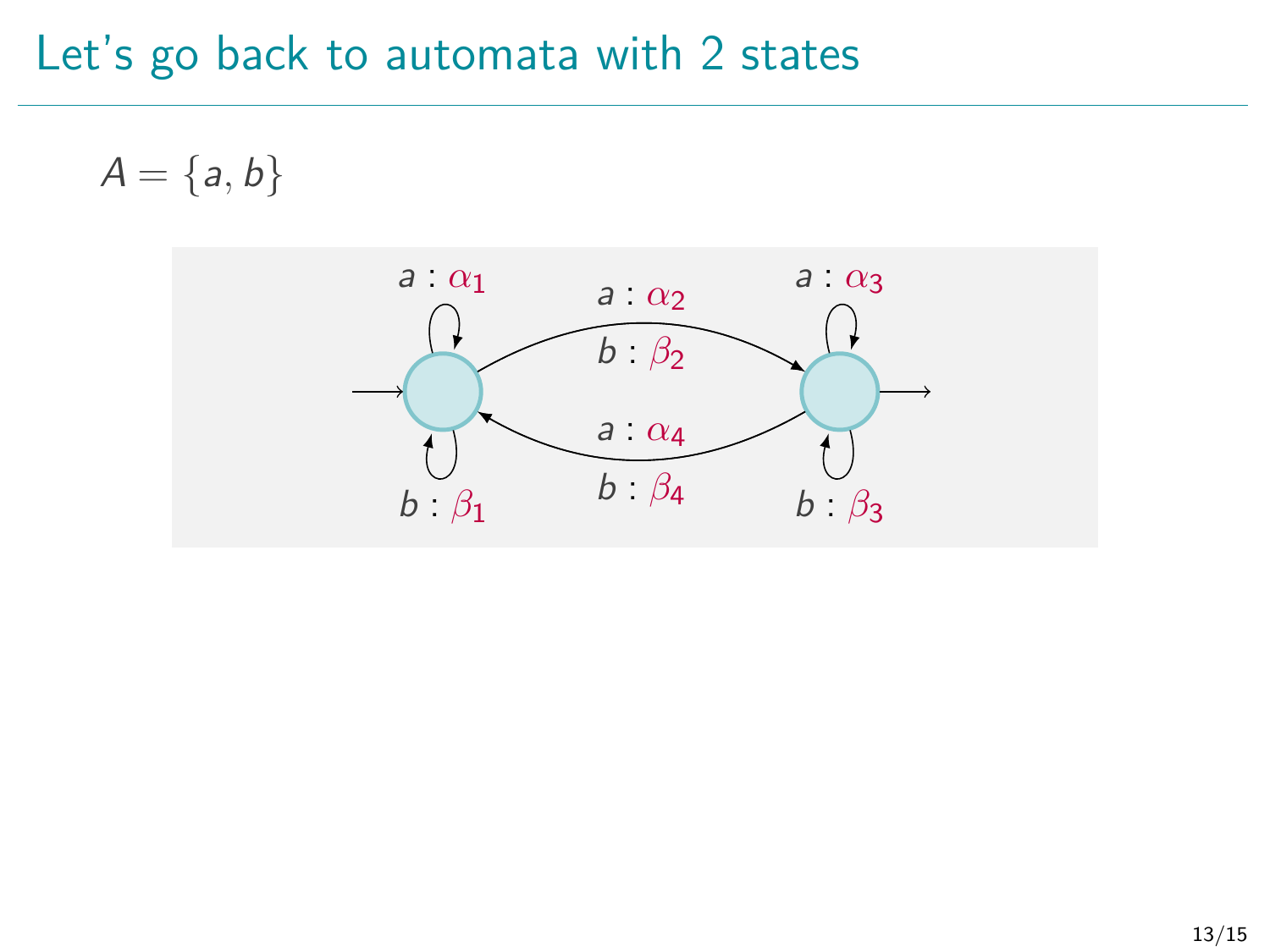$A = \{a, b\}$ 



Theorem [D., Johnson] - counter-example to a conjecture of Izhakian There are two pairs of distinct words of minimal length which cannot be distinguished by any max-plus automata with two states:

 $a^2b^3a^3$ babab $a^3a^2 = a^2b^3$ ababa $^3b^3a^2$  and  $ab^3a^4$ baba $^2b^3a = ab^3a^2$ baba $^4b^3a$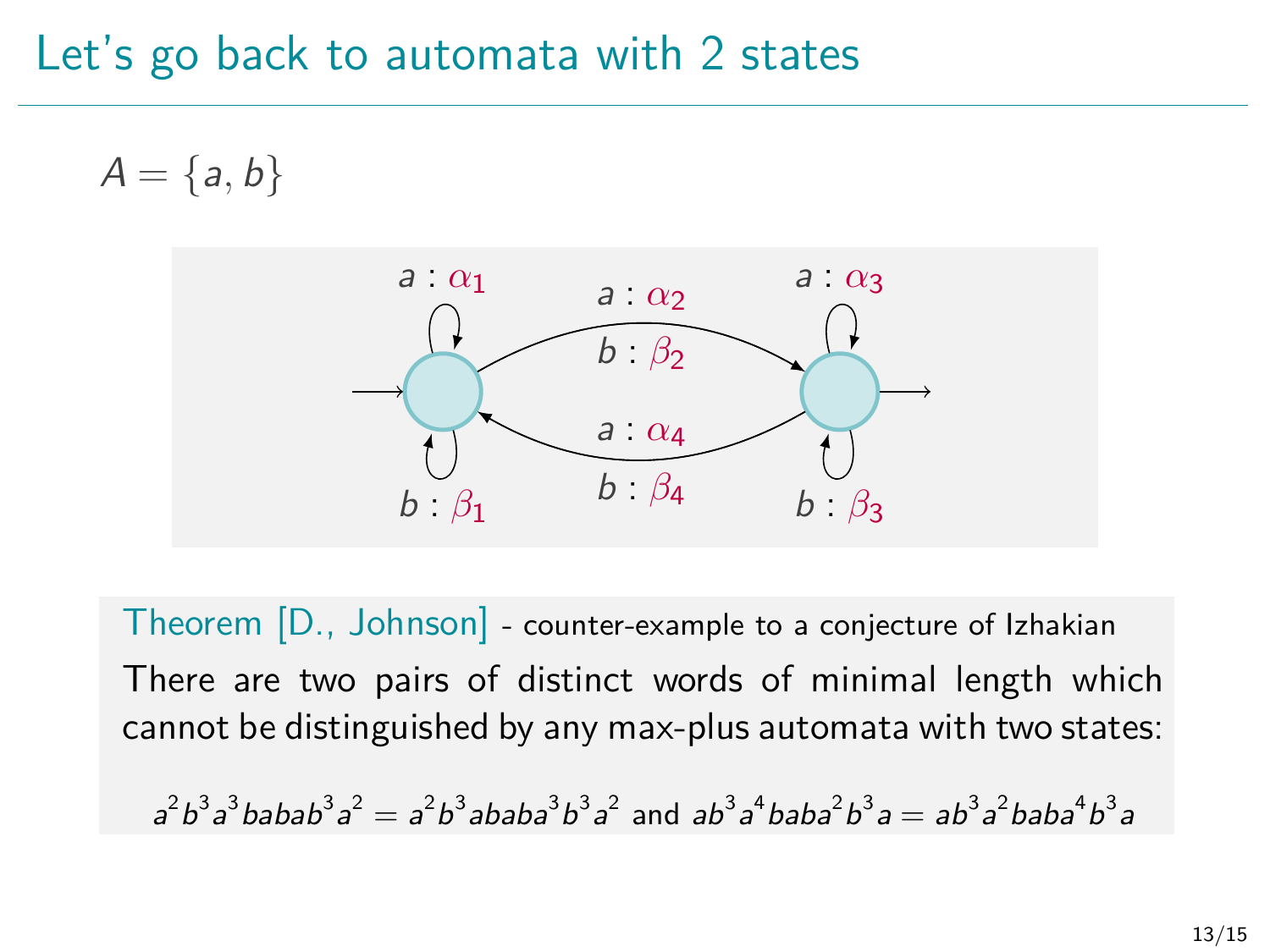$A = \{a, b\}$ 

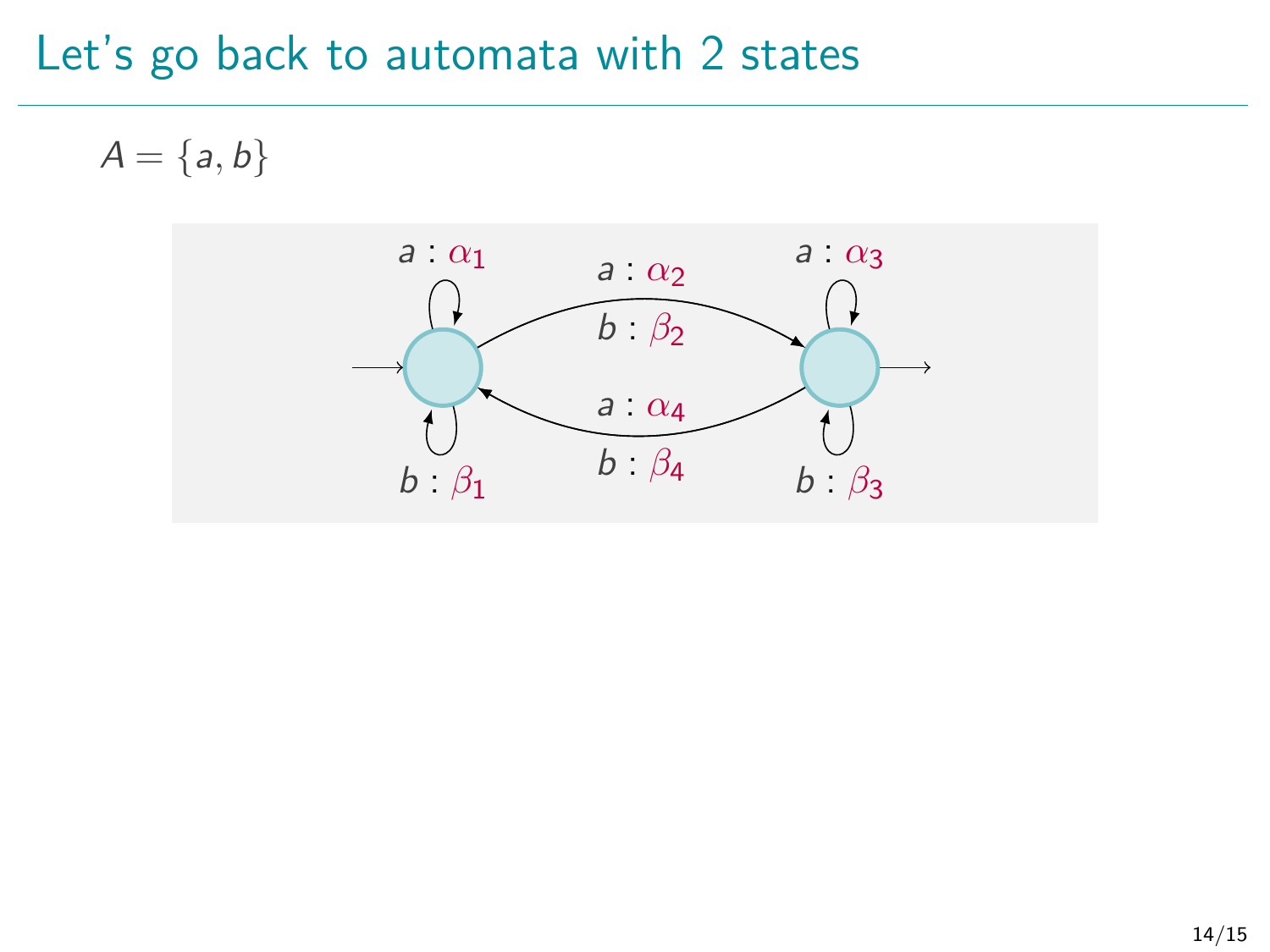$A = \{a, b\}$ 

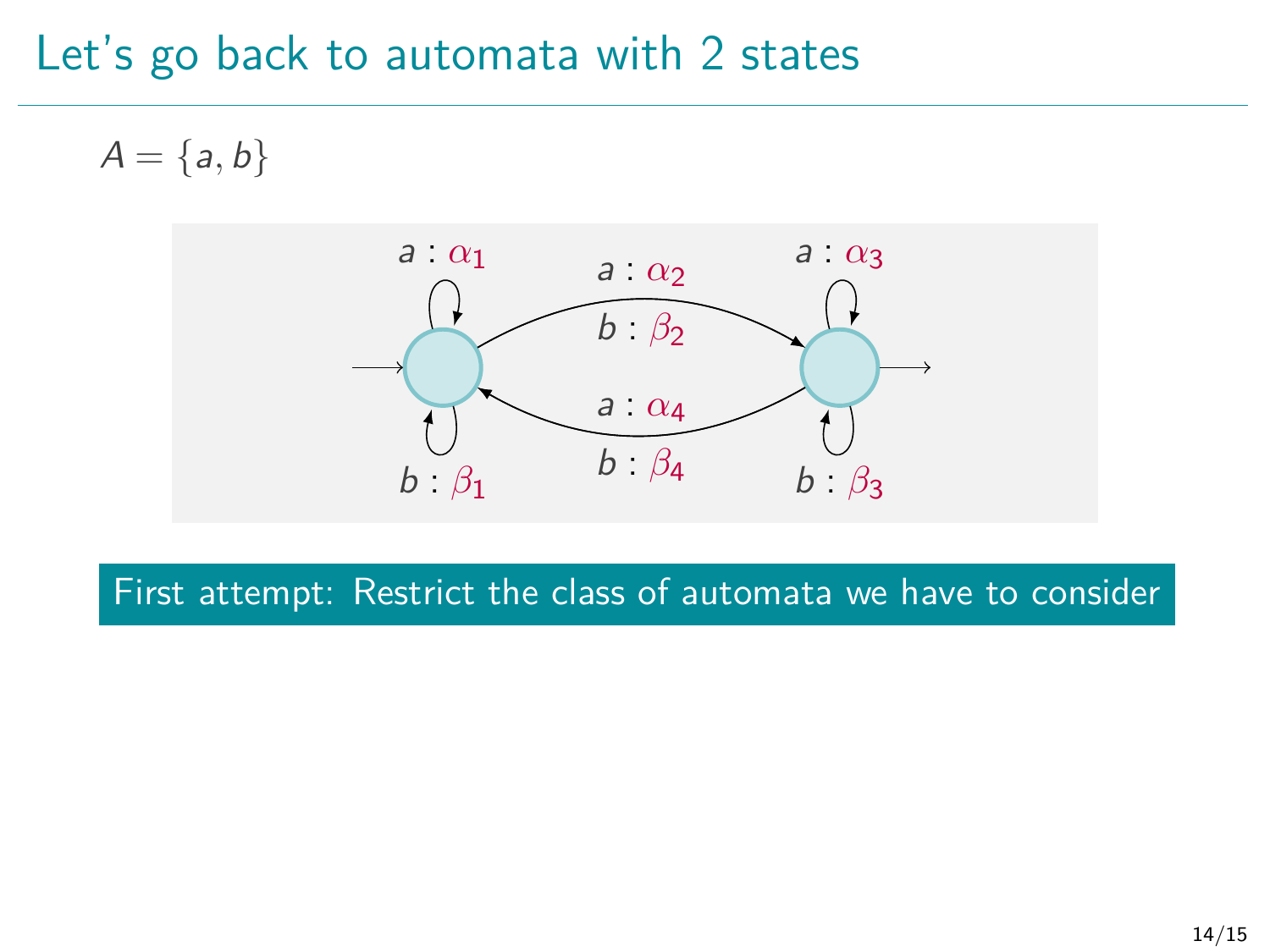$A = \{a, b\}$ 



$$
I\colon\mathbb{R}\longrightarrow\mathbb{Q}\longrightarrow\mathbb{Z}\longrightarrow\mathbb{N}
$$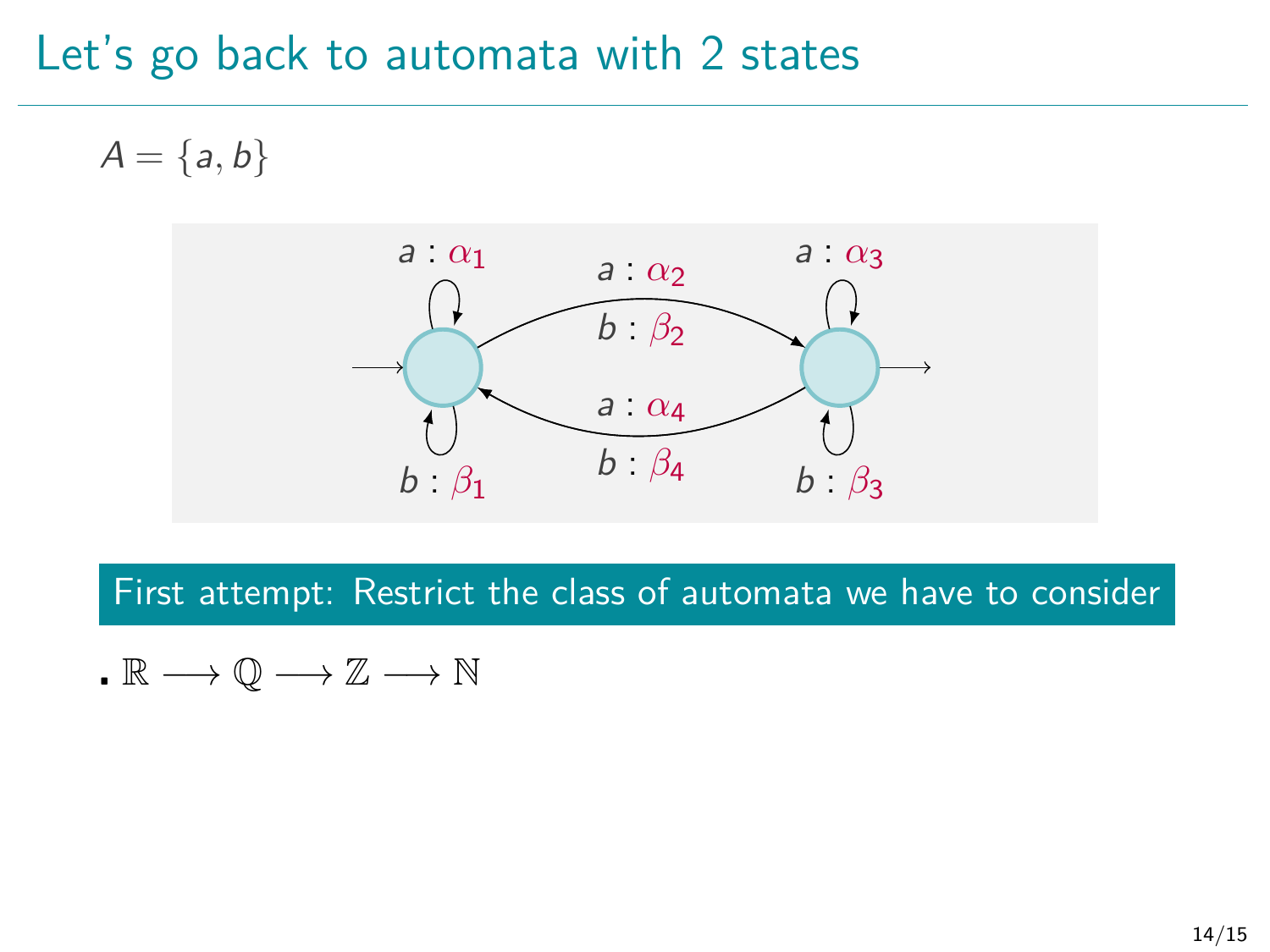$A = \{a, b\}$ 



- $\cdot \mathbb{R} \longrightarrow \mathbb{O} \longrightarrow \mathbb{Z} \longrightarrow \mathbb{N}$
- Complete automaton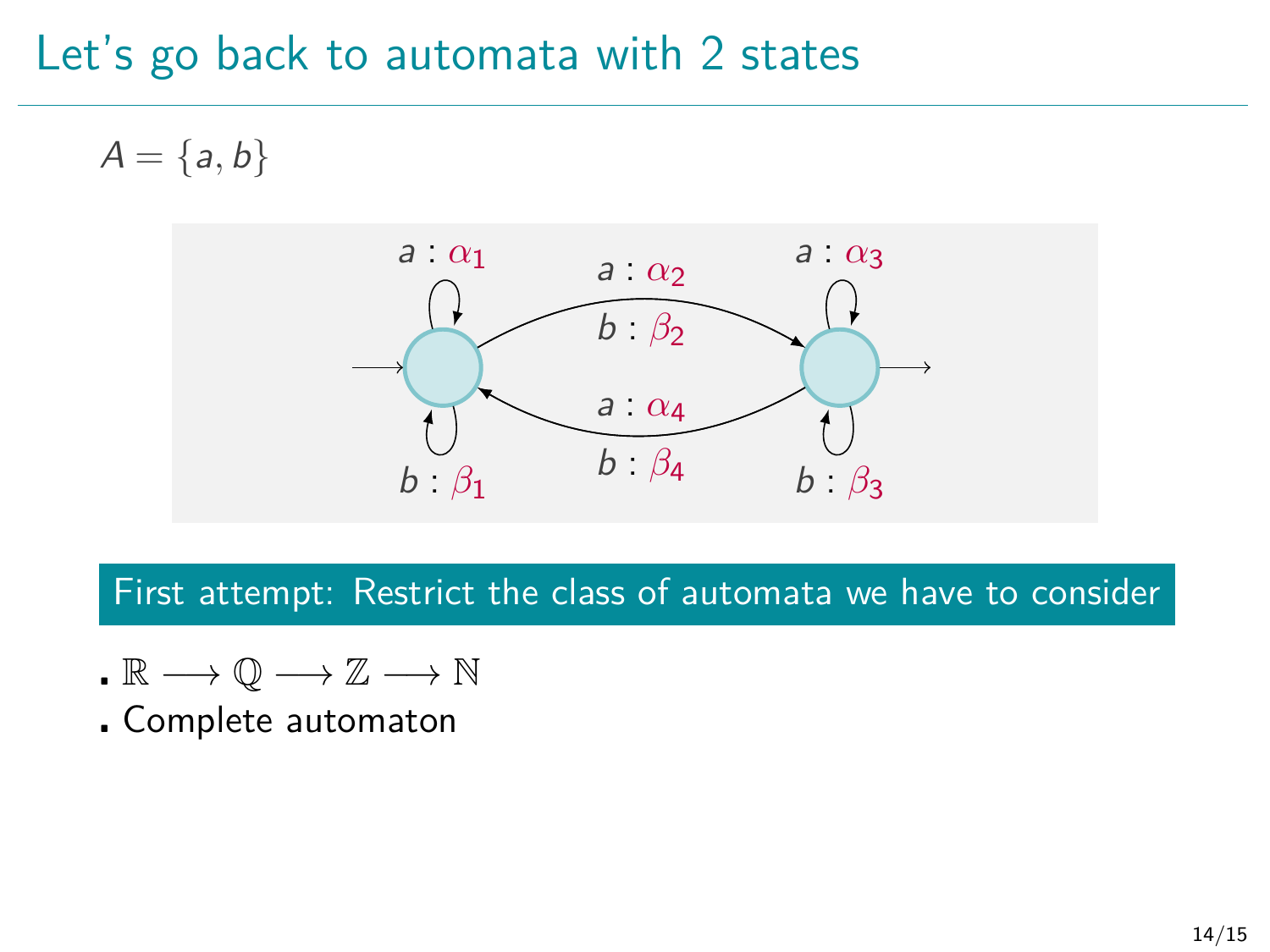$A = \{a, b\}$ 



- $\cdot \mathbb{R} \longrightarrow \mathbb{O} \longrightarrow \mathbb{Z} \longrightarrow \mathbb{N}$
- Complete automaton
- Only one initial and one final states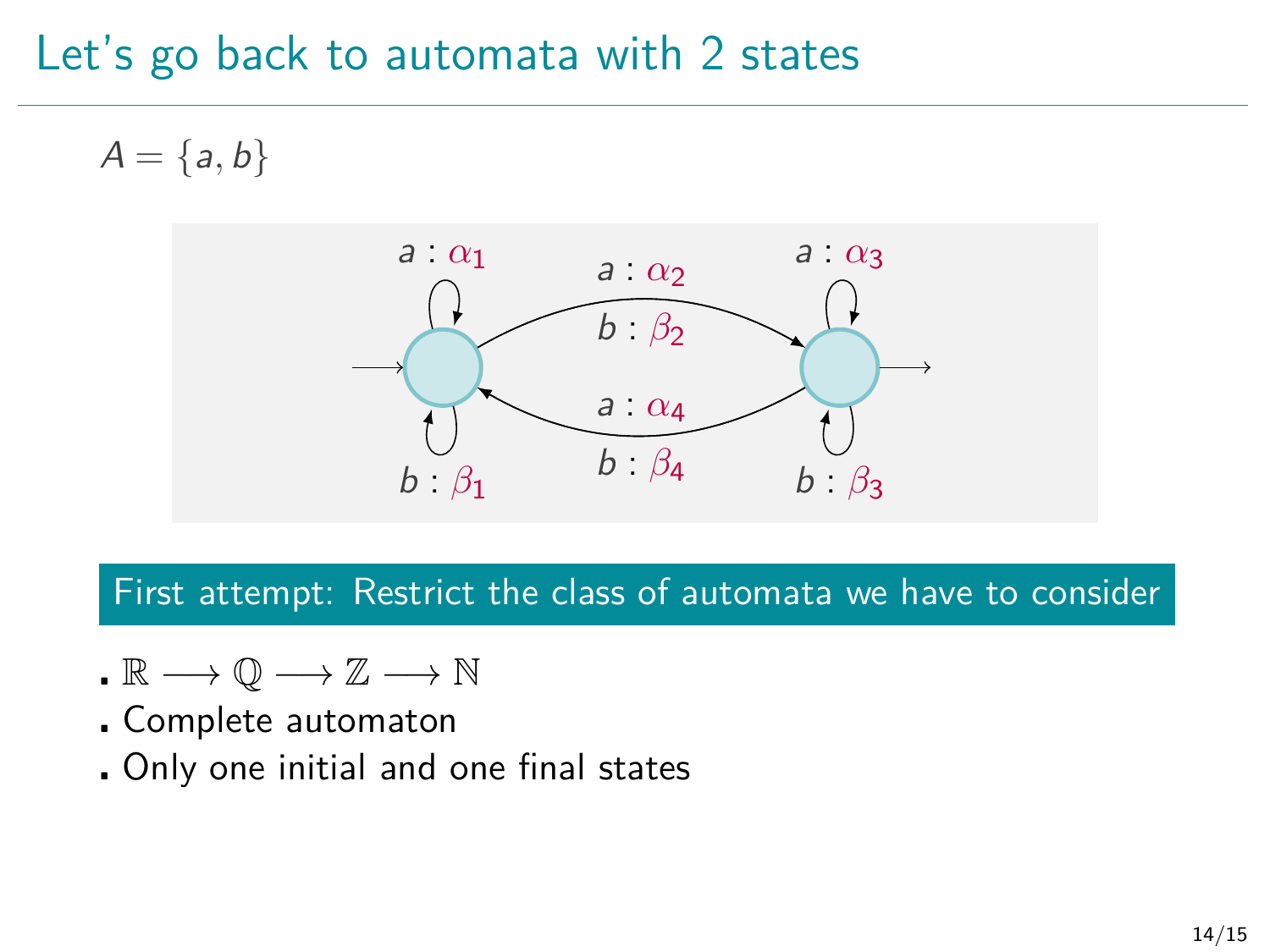$A = \{a, b\}$ 



- $\cdot \mathbb{R} \longrightarrow \mathbb{O} \longrightarrow \mathbb{Z} \longrightarrow \mathbb{N}$
- Complete automaton
- Only one initial and one final states
- Reduce the number of parameters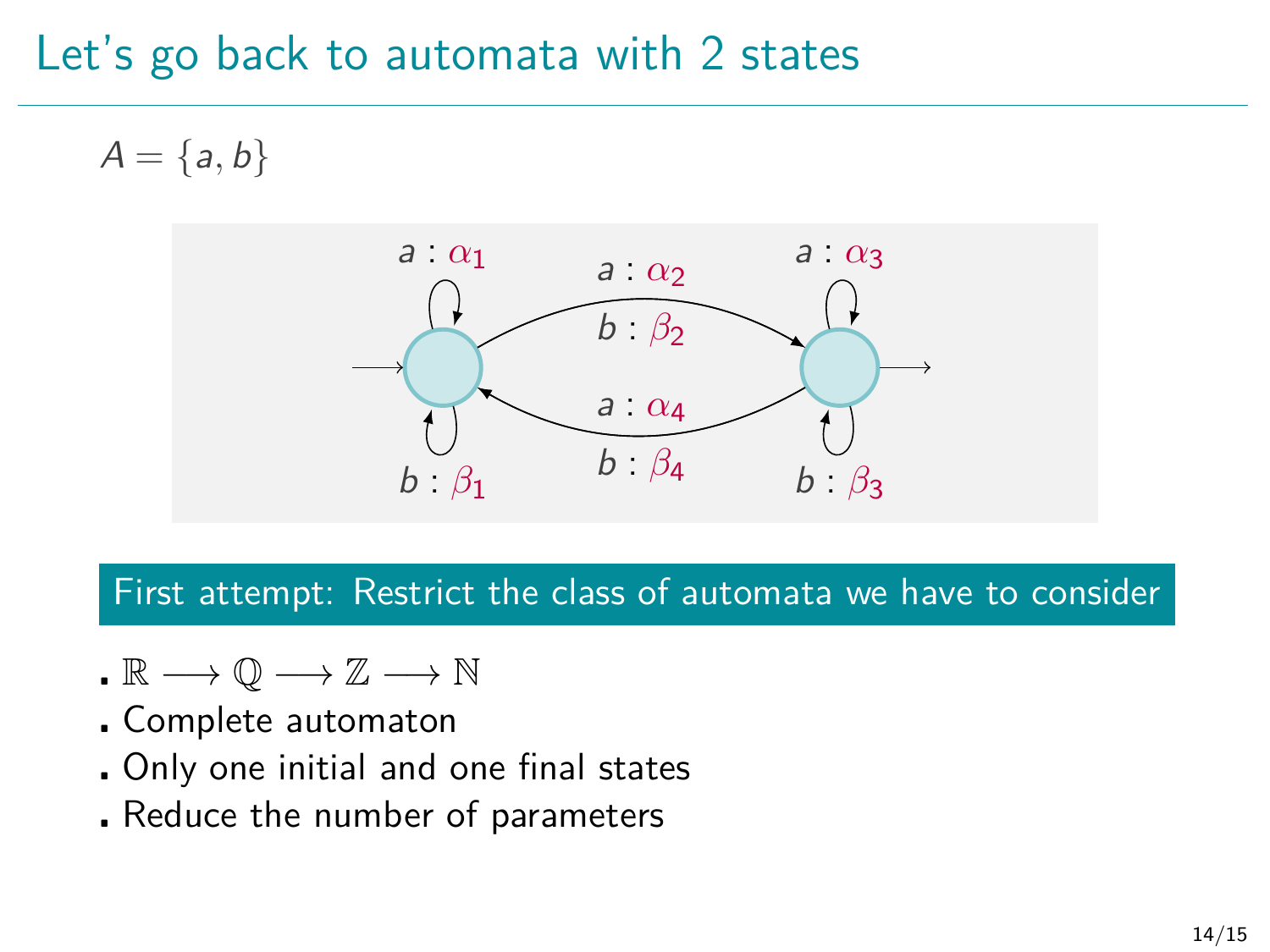$A = \{a, b\}$ 



First attempt: Restrict the class of automata we have to consider

- $\cdot \mathbb{R} \longrightarrow \mathbb{O} \longrightarrow \mathbb{Z} \longrightarrow \mathbb{N}$
- Complete automaton
- Only one initial and one final states
- Reduce the number of parameters

Second attempt: Give a list of criteria which can be checked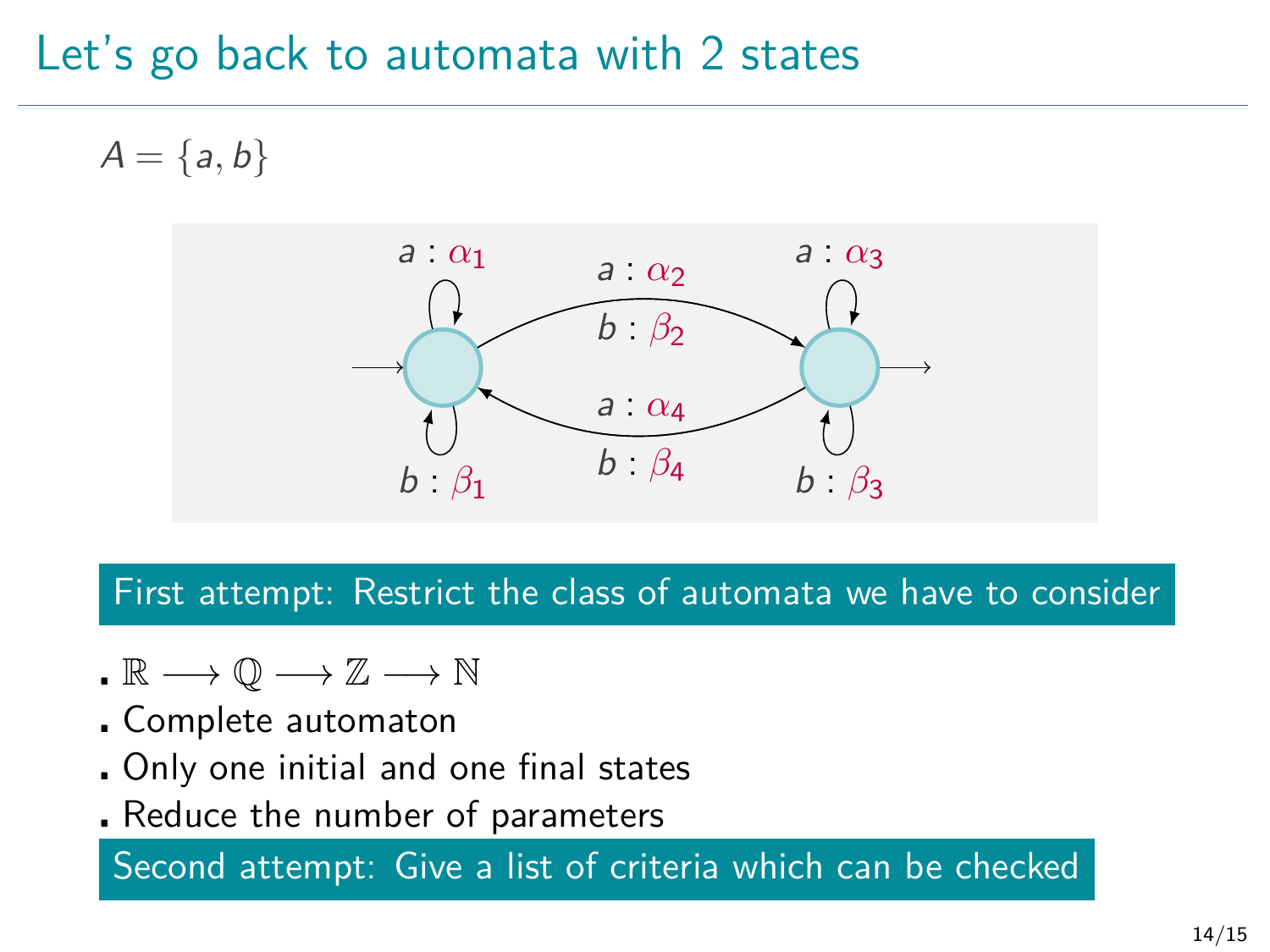## List of criteria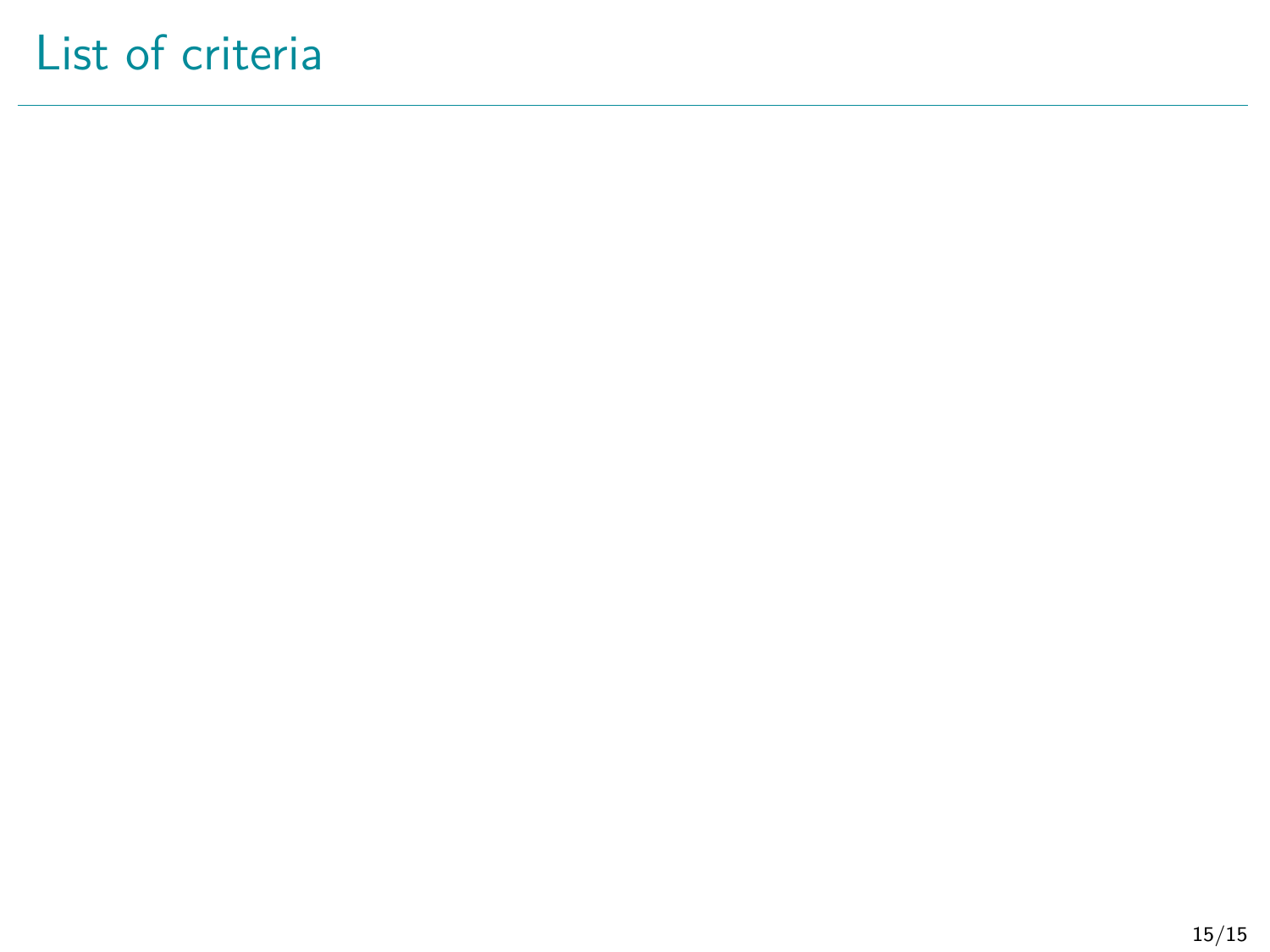First and last blocks

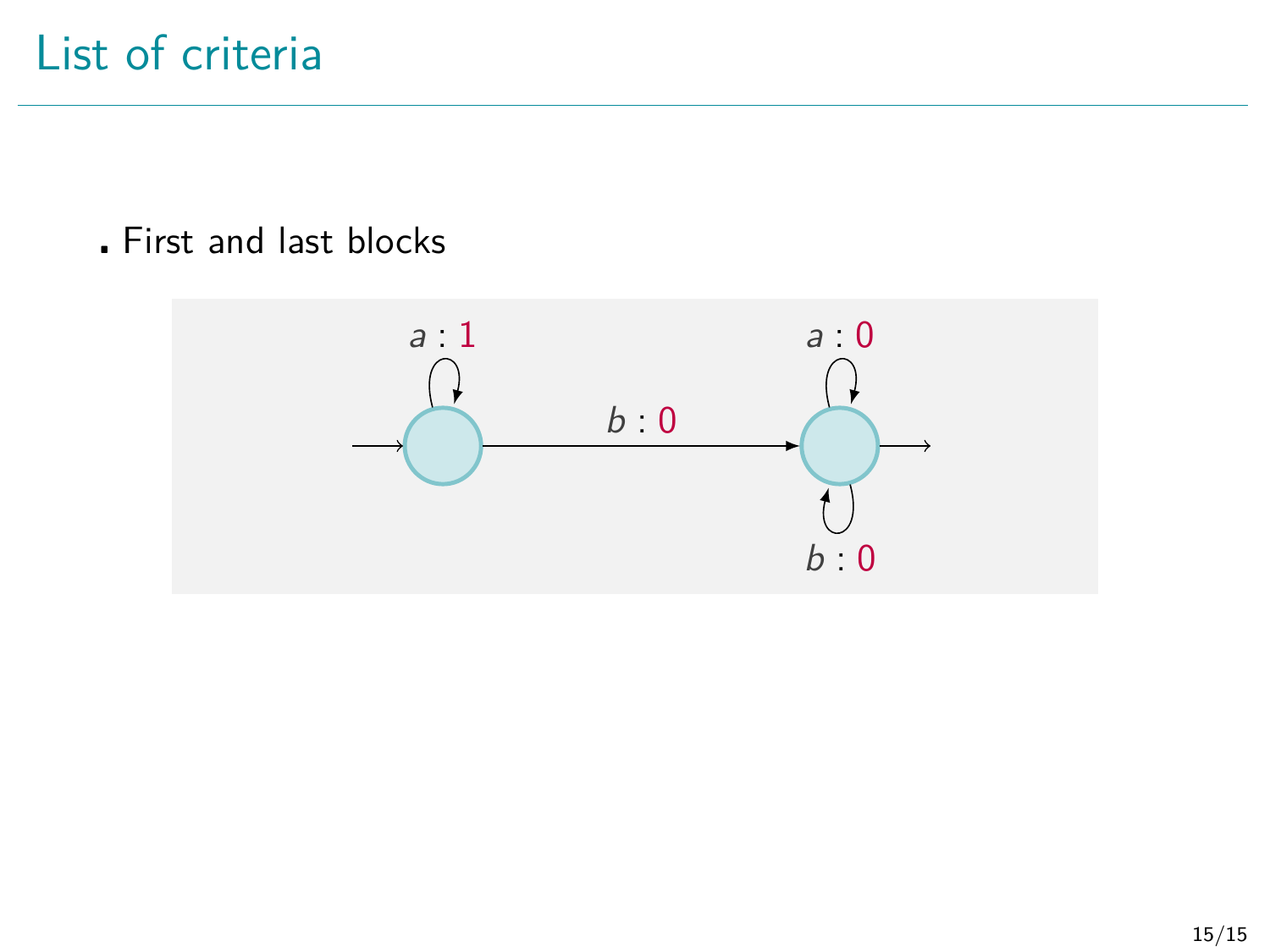- First and last blocks
- Block-permutation

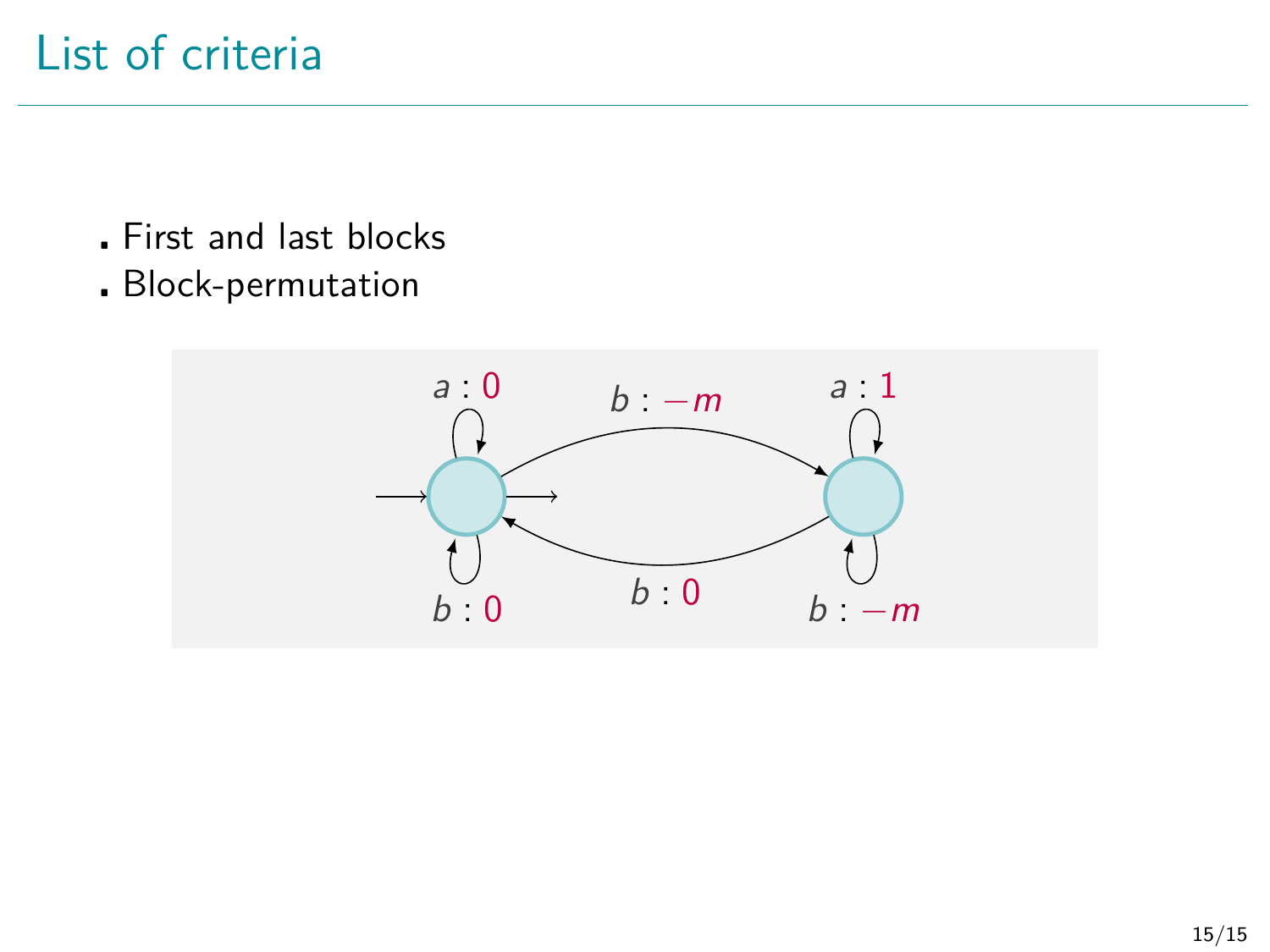- First and last blocks
- Block-permutation
- "Counting modulo 2" criteria